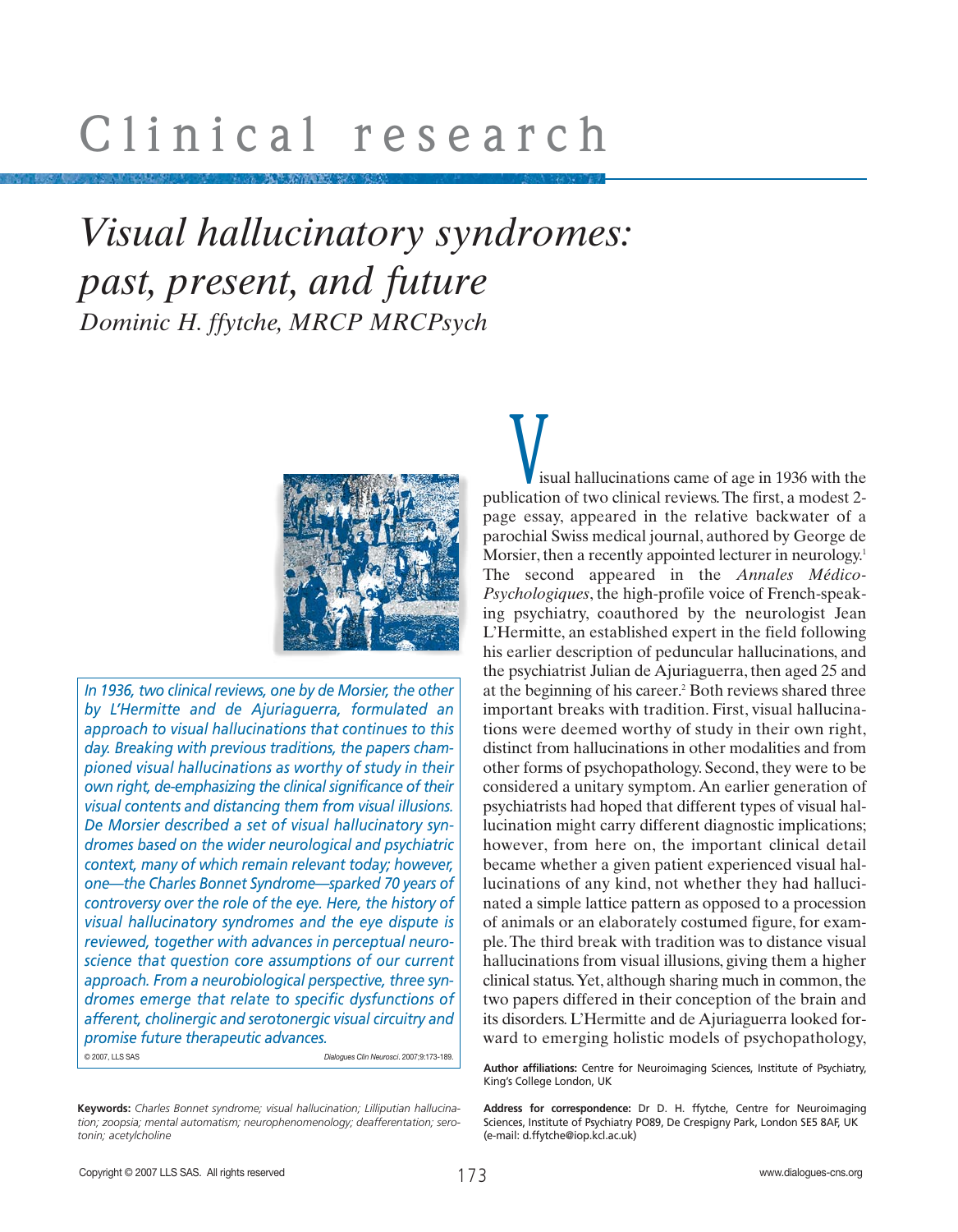### **Selected abbreviations and acronyms**

| <b>CBS</b>                 | Charles Bonnet syndrome                                                             |
|----------------------------|-------------------------------------------------------------------------------------|
| <i>PD</i>                  | Parkinson's disease                                                                 |
| AD                         | Alzheimer's disease                                                                 |
| <b>HPPD</b><br><b>PPVP</b> | hallucinogen persisting perception disorder<br>persistent positive visual phenomena |

viewing visual hallucinations as part of a general hallucinatory state. Although classifying the clinical conditions associated with visual hallucinations by the location of the underlying visual system lesion, their scheme was not intended to imply a range of distinct syndromes. In contrast, de Morsier's approach looked back to the classical era of associationism (see ref 3), viewing visual hallucinations as a localizing neurological symptom that, when considered in its wider clinical context, formed distinct syndromic entities.This syndromic approach captured the clinical imagination and remains an important influence today, in part the result of later disagreement between de Morsier and de Ajuriaguerra over the role of the eye in visual hallucinations. In order to understand the origin of de Morsier's syndromes, we must first turn to the Parisian Central Police station.

# **de Clérambault and the origins of hallucinatory syndromes**

The Special Infirmary of the Parisian Central Police station (the Dépôt) held a particular mix of clinical cases. Differing from other psychiatric centers in Paris, it was responsible for the assessment of police detainees with behavioral disturbances and, in consequence, held a heavy caseload of delirium, dementia, and chronic hallucinatory psychosis. Gaétan de Clérambault (1872-1934) was appointed director in 1921, but had been associated with the Special Infirmary since 1905,<sup>4</sup> developing a general theory of psychopathology based on the case mix – the theory of mental automatisms. Influenced by Wernicke's associationist school (see ref 3), de Clérambault viewed psychosis as the sum of core neurological symptoms, each related to dysfunction in a specific brain system (see ref 5 for further details).Aberrant neural activity was propagated from one brain region to another along anatomical pathways, the linked neurological symptoms forming stereotyped neuropsychiatric syndromes. Georges de Morsier studied under de Clérambault and carried an interest in psychiatric phenomena, particularly hallucinations, to Geneva. In 1930 he published a critique of Bleuler's and Freud's psychological theories of hallucinations, in which he argued that future advances could only be made through the neurophysiological study of hallucinations, although the techniques required were not yet available.6 His interim solution was to use lesion evidence as an indirect guide to dysfunctional neurophysiology and, in the aftermath of de Clérambault's suicide of 1934, he published two homages to his former mentor using this method. The later work of 1938, *Les Hallucinations: étude Oto-neuroophtalmologique*, <sup>7</sup> covered hallucinations in all sensory modalities and opened with a dedication to de Clérambault's memory.The earlier work of 1936 focused on visual hallucinations and honored de Clérambault by paraphrasing his mental automatism terminology in the title, *Visual Automatisms: Retrochiasmatic Visual Hallucinations*. <sup>1</sup> The topic seemed appropriate, as visual hallucinations had been relatively unexplored in de Clérambault's later work. However, there was another reason for de Morsier to focus on visual hallucinations alone—he had just developed a novel anatomical theory.

# **The early 20th century visual system**

Although the division of the visual system into visuosensory and visuopsychic components was first formulated in the 19th century, it was the Australian neurologist, psychiatrist, and pathologist,Alfred Walter Campbell (1868-1937) who in 1905 provided anatomical evidence in support of the functional dichotomy.<sup>8</sup> Campbell had described two cyto- and myeloarchitectonically distinct regions in the occipital lobe of the human brain.The striate cortex received connections from the lateral geniculate nucleus (the geniculo-striate pathway) and sent fibers to the surrounding cortex, which in turn sent projections to the pulvinar, temporal, and frontal lobes. Campbell argued that the striate cortex received crude sensory impressions, implying a visuosensory function for the region. In contrast, the surrounding cortex received more complex inputs, implying a visuopsychic function, further elaborated through temporal and frontal projections. A link between the geniculo-striate pathway and visual hallucinations had first been recognized in 1886 by Seguin,<sup>9</sup> who described the occurrence of visual hallucinations within a visual field defect. De Morsier had presented a case at an international congress in London in 1935 with hemifield visual hallucinations without a visual field defect, and had concluded that visual hallucinations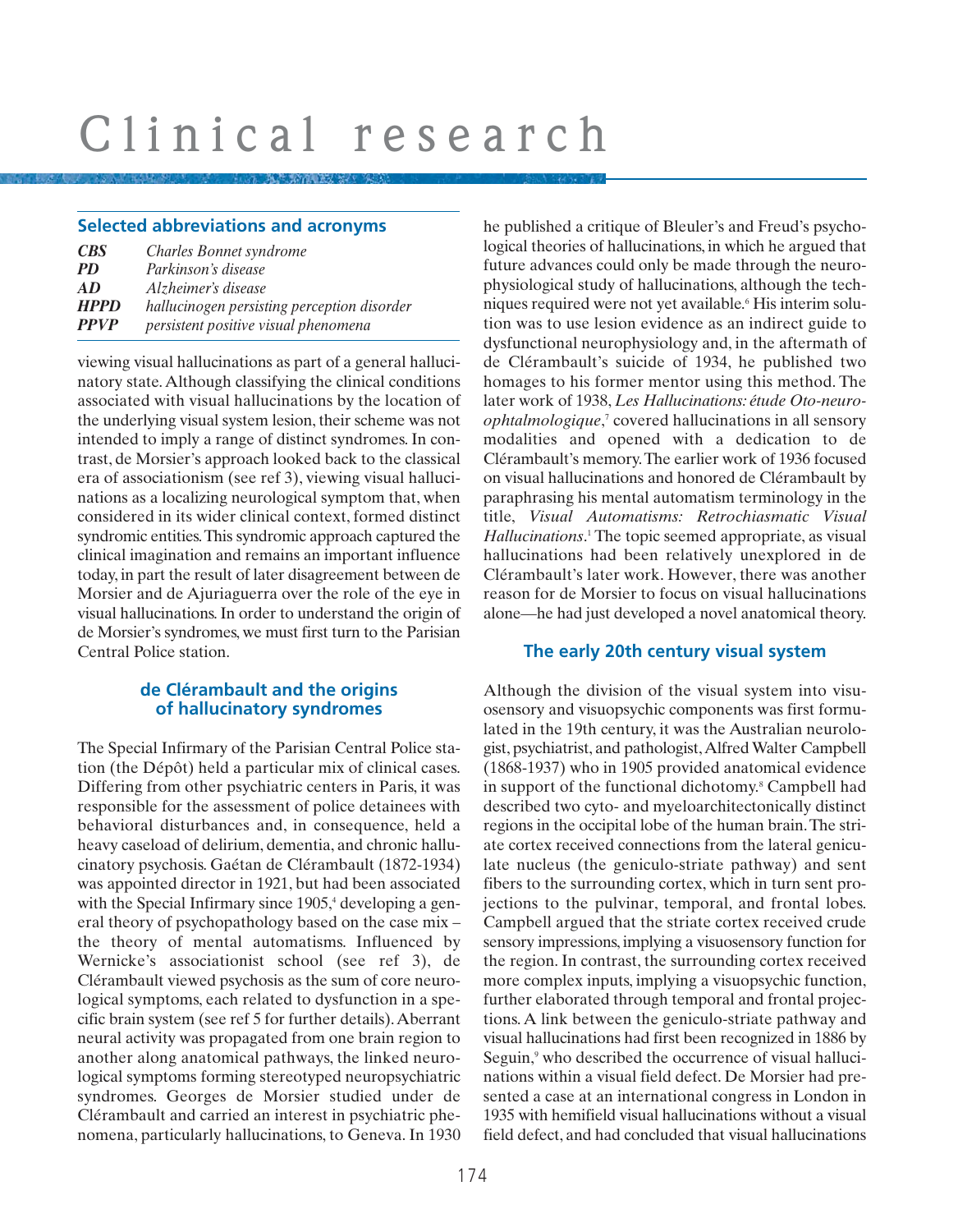could also be associated with lesions of the paravisual sphere, a term he attributed to Hoff and Pötzl describing connections between the pulvinar and visual cortices (see ref 10 for a recent anatomical description).

# **Visual hallucinatory syndromes past: de Morsier's syndromes**

De Morsier's 1936 and 1938 papers viewed visual hallucinations as a stereotyped automatism of the broadly defined visual system including the paravisual sphere and temporal lobes. Damage to the system at different locations would associate visual hallucinations with varying combinations of motor, vestibular, and auditory symptoms and, with a lifelong interest in the history of the field.<sup>11</sup> de Morsier attached names to the resulting syndromic entities, outlined in *Table I*. The main part of his 1936 work was a syndrome he named after Hermann Zingerle (1870-1935), an Austrian neurologist from Graz with an interest in motor automatisms. This consisted of visual hallucinations in the context of oculogyric crisis, persistent movement disorder, and central vestibular symptoms attributed to lesions of the parietal lobe. The modern equivalent would perhaps be the positive visual phenomena (typically intensification of visual patterns and letters) associated with neuroleptic-induced oculogyric crises.12,13 De Morsier also honoured de Clérambault with a syndrome—not erotomania but the chronic hallucinatory psychosis which had helped derive the theory of mental automatisms. L'Hermitte was honoured with the peduncular syndrome, although de Morsier argued that the important lesion was in the pulvinar, not the cerebral peduncles. Other visual hallucinatory syndromes he described were not named. One concerned the visual hallucinations found in delirium tremens that had been studied by his friend and colleague in Geneva, Ferdinand Morel.These hallucinations had the unusual property of being precipitated when one eye was covered, typically the eye with better acuity, and were located in the central 10 to 15 degrees of the visual field. Neurodegenerative, vascular, neoplastic, toxic, traumatic, inflammatory, and epileptic etiologies were also included.Although incomplete, much of de Morsier's classification remains relevant today, some of his notable omissions conditions that

| <b>Syndrome</b>           | Symptom pattern                                    | <b>Hypothesized cause</b>                              |
|---------------------------|----------------------------------------------------|--------------------------------------------------------|
| Charles Bonnet syndrome   | Visual hallucinations in old age without dementia  | Selective degeneration of pulvino-cortical pathways    |
| Neurodegenerative         | Dementia and visual hallucinations                 | Visual system involvement in Alzheimer's or            |
|                           |                                                    | Pick's disease                                         |
| Zingerle syndrome         | Forced movements, vestibular symptoms, and         | Parietal lesion involving vestibular, motor,           |
|                           | hemianopic visual hallucinations                   | and pulvino-cortical pathways                          |
| L'Hermitte syndrome       | Lateralized pain, paresthesiae, sensory loss       | <b>Pulvinar lesion</b>                                 |
| (diencephalic/peduncular  | and visual hallucinations/oculomotor nerve palsies |                                                        |
| lesions)                  | and visual hallucinations                          |                                                        |
| de Clérambault syndrome   | Auditory and visual hallucinations in chronic      | Combined temporal, parietal, and occipital             |
| (mental automatisms)      | psychosis                                          | dysfunction                                            |
| Vascular lesions of the   | Visual hallucinations in association with a visual | Infarct of visual cortex/pathways                      |
| occipital lobe            | field defect                                       |                                                        |
| Cerebral tumors/          | Visual hallucinations and localizing signs of      | Visual system involvement in occipital, temporal,      |
| intracranial hypertension | space-occupying lesion                             | or parietal lobe lesions/3rd, 4th ventricle tumours    |
| Inflammation              | Visual hallucinations in context of delirium       | Excitation of extended visual system by encephalitis / |
|                           |                                                    | fever                                                  |
| Intoxication              | Visual hallucinations in context of delirium       | Excitation of extended visual system by atropine,      |
|                           |                                                    | digitalis, barbiturates, insulin, mescaline, hashish   |
| Epilepsy                  | Visual hallucinations in context of epilepsy       | Seizure involving extended visual system               |
| Cerebral trauma           | Acute and chronic visual hallucinations following  | Involvement of extended visual system                  |
|                           | traumatic injury                                   |                                                        |
| Monocular hallucinations  | Central field scotoma with hallucinations          | Combined retrobulbar and cerebral factors,             |
|                           |                                                    | eg, delirium tremens                                   |

Table I. de Morsier's classification of visual hallucinatory syndromes.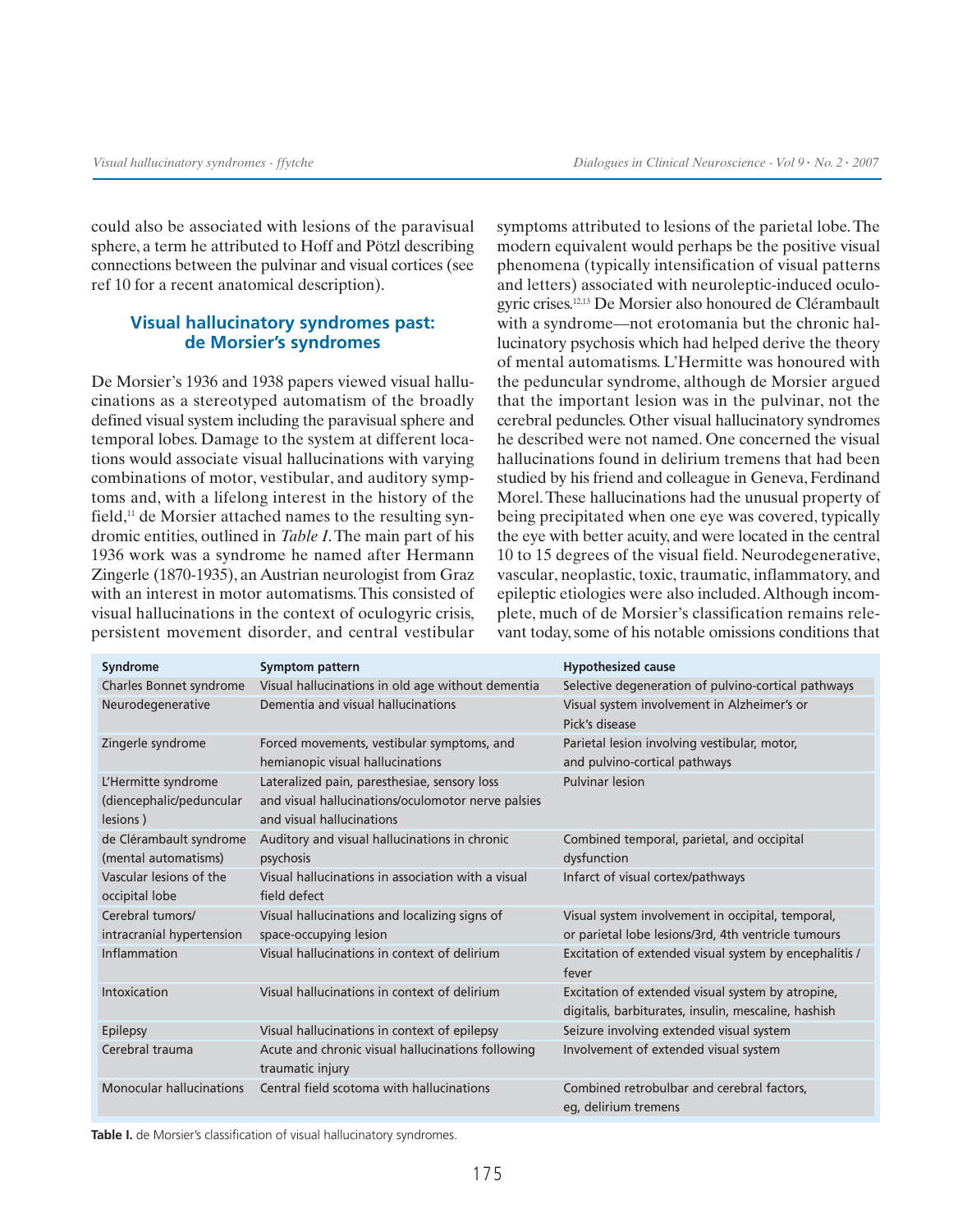had yet to be described. Current classifications would include dementia with Lewy bodies (DLB) and narcolepsy (visual hallucinations forming part of the diagnostic criteria in these disorders), Parkinson's disease (PD), migraine, bereavement, lysergic acid diethylamide (LSD), 3,4-methylenedioxymethamphetamine (MDMAecstasy), visual sensory deprivation, and stroboscopic stimulation (*Table II*; see refs 14, 15 for recent reviews). However, de Morsier's classification is perhaps most remembered for one syndrome, mentioned in passing, that sparked a 70-year controversy.

#### **The Charles Bonnet syndrome**

De Morsier included a brief mention of a syndrome inferred from reports in the literature. Charles Bonnet's description of the visual hallucinations experienced by his 89-year-old grandfather Charles Lullin (see ref 14 for detailed account) had been largely overlooked in the early 20th century visual hallucination literature. However, the account was well known to de Morsier through accidents of birth and geography. His mother was related to Theodore Flournoy and Edouard Calparède, cousins themselves and founding editors of the *Archives of Psychology*. Flournoy had inaugurated the first issue with a commentary and transcript of Lullin's original observations that survived in the collections of a surgeon, $16$  and in 1909 an autobiographical report of the 92-year-old philosopher Ernest Naville's visual hallucinations were published in the same journal.17 Bonnet, Lullin, Naville, Flournoy, and the *Archives of Psychology* were all linked to Geneva— then, and for the remainder of his life, de Morsier's home. Basing his syndrome on these published accounts, he argued that visual hallucinations could occur in the absence of cog-

| Eye disease (specifically excluded) |  |  |
|-------------------------------------|--|--|
| Parkinson's disease                 |  |  |
| Lewy body dementia                  |  |  |
| Narcolepsy                          |  |  |
| Migraine                            |  |  |
| LSD/MDMA (ecstasy)                  |  |  |
| <b>PTSD</b>                         |  |  |
| Sensory deprivation                 |  |  |
| Stroboscopic stimulation            |  |  |

**Table II.** Visual hallucinatory syndromes not included by de Morsier. LSD, lysergic acid diethylamide; MDMA, 3,4-methylenedioxymethamphetamine; PTSD, post-traumatic stress disorder

nitive impairment in the elderly, a syndrome he referred to as the Charles Bonnet syndrome (CBS). For de Morsier, CBS implied a localized neurodegeneration and contrasted the association of visual hallucinations and dementia in Alzheimer's disease (AD) and Pick's disease.Although he did not specify the site of the theoretical neurodegenerative lesion, he later revealed his suspicion that it involved the paravisual sphere,<sup>18</sup> the pulvino-cortical connections he had linked to visual hallucinations in 1935.

### **The ocular theory**

Although de Morsier was unable to confirm his neurodegenerative hypothesis, he was certain of one thing: CBS had nothing to do with eye disease. For him the fact that Charles Lullin had impaired vision was no more than a coincidence of the fact that eye problems were common in the elderly. His position was to influence developments in the field for the next 70 years, and had its roots in a debate that had taken place the previous decade in the ophthalmological literature.A French ophthalmologist, Victor Morax (1866-1935) had provided what seemed to be compelling clinical evidence of a link between eye disease and visual hallucinations in 1922.19 He had presented a case with an exact temporal correspondence of visual loss and the onset of figure and landscape hallucinations. Morax's derived a theory of their cause based on positive scotoma, dark areas of the visual field related to retinal lesions. He argued that positive scotoma occurred when aberrant retinal impulses were conducted to the brain, and were absent when such conduction could not take place, for example through retinal fiber loss. Visual hallucinations in eye disease were simply a more elaborate form of positive scotoma in which the aberrant retinal signals were conducted beyond the visual cortex to its associative centers. Other ophthalmologists joined Morax with further reports of temporal associations (eg, Truc<sup>20</sup>) and two psychiatrists, Brunerie and Cloche, presented a case in which visual hallucinations resolved after a cataract operation.<sup>21</sup> Arthur Ormond, an ophthalmologist at Guy's hospital in London, published his own cases in  $1925^2$  and, influenced by Galton's work on visual imagery, concluded that visual hallucinations were related to a hypersensitivity of specialized visual cortical areas, triggered in some cases by eye disease.

Yet not all ophthalmologists agreed with the ocular the-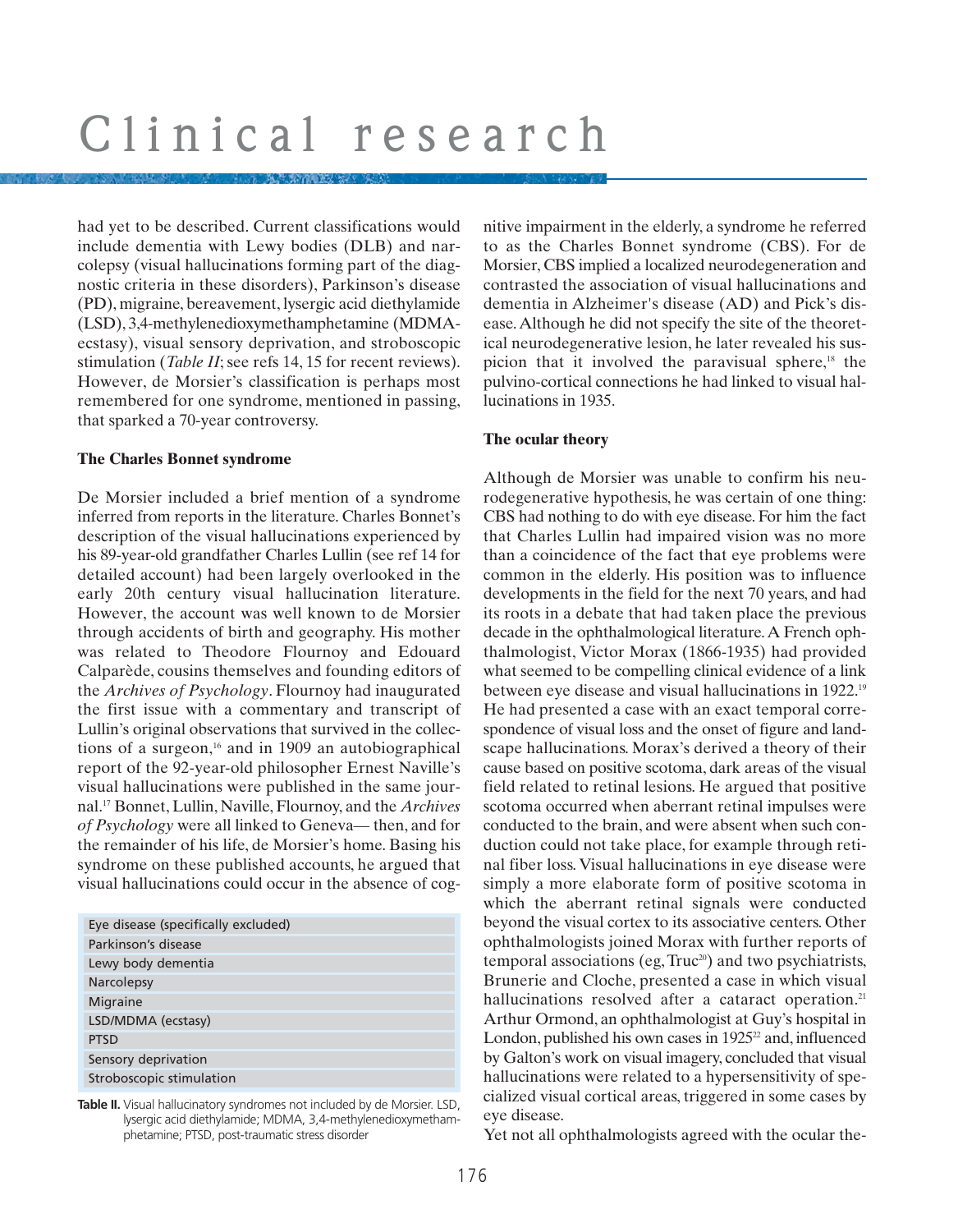ory. In France,Terson summarized in a single phrase the seemingly incontrovertible evidence against the eye as a primary cause of visual hallucinations: "[...]consider the vast number of cases of eye disease without hallucinations and hallucinations without eye disease."23

In his view, additional toxic or inflammatory brain factors were invariable in such patients. Eye disease itself could not be an important factor as visual hallucinations could occur without it, in its presence or after it had resolved. L'Hermitte and de Ajuriaguerra's 1936 paper added further weight to Terson's counterargument with post-mortem evidence of a patient with visual hallucinations in which thalamic lesions were found in addition to eye disease.2 They also argued that aberrant retinal signals could at best only engender simple hallucinatory forms and should cease with eye closure, a maneuver that only seemed to influence hallucinations in a few patients. They did not dismiss the possible role of the eye but believed it, at best, a secondary factor. De Morsier incorporated this view into his 1936 and 1938 papers, citing L'Hermitte as having disproved the ocular theory. For de Morsier, eye disease was not the cause of CBS, or indeed visual hallucinations under any circumstances, and was specifically excluded from his classification. However, it is clear that in 1938 at least, de Morsier's opposition to the eye was specific to the aberrant retinal impulse theory. In response to the commentary on his 1938 paper, he agreed with Velter that a reduction in acuity through eye disease might provoke visual hallucinations,<sup>24</sup> a view that differs little from modern deafferentation theory (see below).Yet circumstances were later to push de Morsier even further from this concession to the eye.

#### **Charles Bonnet Syndrome defined by eye disease**

De Morsier's Charles Bonnet eponym was immediately popular, other clinicians using the term by the time his response to the commentary on his 1938 paper was published.24 Yet, although CBS survived the second world war, his insistence that it was unrelated to eye disease did not. In 1956, Hécaen and Garcia Badaracco acknowledged de Morsier for introducing CBS but did not agree with his antiophthalmological stance, shifting the definition to the very ground de Morsier had tried to dismiss—visual hallucinations *in* eye disease.<sup>25</sup> For Hécaen and Garcia Badaracco, as for L'Hermitte and de Ajuriaguerra 20 years before, it was the combination of eye and cerebral pathology that resulted in visual hallucinations, a dual pathology encapsulated in Bonnet's description of the elderly, visually impaired Lullin. The redefinition constituted a blow to de Morsier's intended syndrome, but it was the return of de Ajuriaguerra that finally sealed its fate.

De Ajuriaguerra was appointed Director of Psychiatry at the University of Geneva in 1959, overlapping the last 5 years of de Morsier's tenure as Director of Neurology. In the year of de Morsier's retirement, he organized an international conference on the psychopathology of deafferentation, referring to CBS in his own presentation with Garrone as "visual hallucinations in eye disease." de Morsier was mentioned in passing amongst authors who had written on the topic, but de Ajuriaguerra cited his own work with L'Hermitte and that of Hécaen and Garcia Badaracco as the two major previous reviews.<sup>26</sup> The following year, with coauthors Burgermeister and Tissot, he presented afresh the clinical details of the six cases he had first described with L'Hermitte, relabeling them as CBS.<sup>27</sup> His position had shifted slightly in the intervening 29 years, the eye and brain now carrying equal weight as causal factors, as opposed to the eye as secondary to the brain. Visual hallucinations occurred transiently in patients with pre-existing eye disease when infection, intoxication, or physical debilitation compromised brain function; equally, visual hallucinations occurred in patients with pre-existing brain disease as their vision deteriorated. De Ajuriaguerra viewed the cause of visual hallucinations as a continuum of brain and eye contributions rather than a series of discrete syndromic entities. In delirium tremens the brain was primarily responsible with little contribution from the eye; in CBS the eye and brain carried equal weight as factors; in post-surgical eye patching, the eye was more important than the brain. In retaliation, de Morsier published his major work on CBS 3 years after retirement.<sup>28</sup> This was a scholarly review of the classical literature, including a facsimile of the two key pages in Bonnet's 18th-century work. However, de Morsier was more concerned with defending his original definition than appraising the emerging eyebrain model, and the damage had been done. For the next two decades, CBS led a parallel existence in the literature, joined in the 1980s by a third definition.

### **Classical phenomenological syndromes**

Perhaps obscured by later controversy surrounding the role of the eye, little attention was paid to key shifts in the approach to visual hallucinations instituted in 1936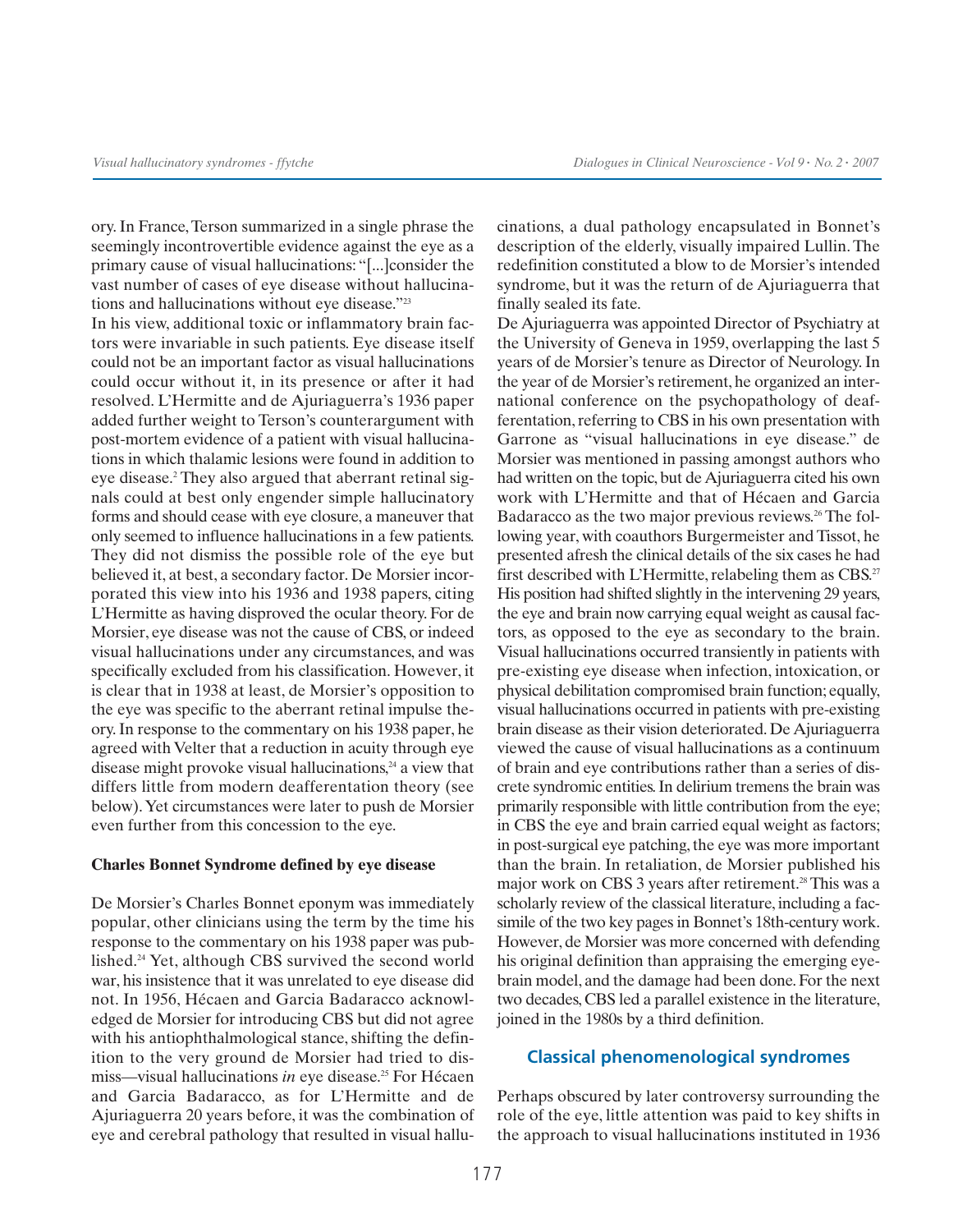by de Morsier, L'Hermitte, and de Ajuriaguerra. For an earlier generation of clinicians, differences in the clinical significance of visual illusions and visual hallucinations had been less absolute. Furthermore, visual hallucinations had not been a single pathological symptom—there had been several distinct types of visual hallucination based on phenomenological characteristics such as their content, form, and emotional associations.The hope of early 20th-century clinicians was that a specific hallucination phenomenology might indicate a specific clinical condition. For example, de Clérambault compared the neuropsychiatric manifestations of chloral hydrate, alcohol, and cocaine, and found in the visual domain, specific to chloral hydrate, 20- to 30-cm hallucinations of writing, miniature landscapes, or figures projected onto a surrounding wall.29 Some of these early phenomenological syndromes are described below, together with their modern vestiges.

# **The syndrome of Lilliputian hallucinations**

Shortly after his election to the Société Médico-Psychologique by de Clérambault in 1909,<sup>30</sup> Raoul Leroy presented a paper concerning multiple small, colored figures associated with a pleasant affect.<sup>31</sup> de Clérambault pointed out that his chloral hydrate patients had been indifferent rather than amused by the phenomena, and that giant hallucinations were also found.Apart from the published proceedings of a meeting the following year,<sup>32</sup> Leroy deferred to de Clérambault and wrote no further on the topic for a decade. In the 1920s, he published a series of accounts in both the French and English literature, building on his original observations.<sup>33-36</sup> His syndrome of Lilliputian hallucinations consisted of:

[...] small people, men or women of minute or slightly variable height; either above or accompanied by small animals or small objects all relatively proportionate in size, with the result that the individual must see a world such as created by Swift in Gulliver. These hallucinations are mobile, coloured, generally multiple. It is a veritable Lilliputian vision. Sometimes it is a theatre of small marionettes, scenes in miniature which appear to the eyes of the surprised patient.All this little world, clothed generally in bright colours, walks, runs, plays and works in relief and perspective; these microscopic visions give an impression of real life.35

In a concession to de Clérambault, Leroy now noted the

hallucinations were only pleasurable in *typical* cases, contrasting with delirious hallucinations which were unpleasant, one state often following the other in the same patient.36 He also added that Lilliputian hallucinations were silent, although were occasionally associated with Lilliputian voices.<sup>35</sup> The syndrome was initially described as specific to alcohol or drug-related toxicity, but later examples were given of infective and neurodegenerative causes. Although the syndrome is not referred to today, elements were incorporated into Damas-Mora et al's redefinition of CBS (see below).

# **Zoopsia**

When Leroy contrasted his syndrome with the unpleasant visual hallucinations of delirium, he was indirectly referring to the long-recognized association of fear with visual hallucinations in the context of delirum tremens. These hallucinations could be swarms of small animals (eg, ants, beetles or mice, etc) or isolated groups of larger animals (eg, tigers, elephants, birds, and dogs) and, in the early 20th century, were referred to as zoopsia. Morel produced an account of how the species of animal hallucinated depended on the distance of the surface on which it was projected – mice if 1 metre, pigeons if 2 metres, cats and rabbits if 3 metres, and so forth.<sup>37</sup> de Morsier argued against the use of the term as it implied an alcoholrelated etiology, whereas, in fact, animal hallucinations were found in a range of conditions.<sup>24</sup> Today,  $51\%$  of patients with visual hallucinations in delirium tremens describe animal hallucinations; however, they are surpassed by figure  $(82\%)$  and object  $(61\%)$  forms.<sup>38</sup> Similar relative frequencies are found in PD.39

# **Simple versus complex**

As outlined above, the early 20th-century view of the visual system was of a broad division into crude visuosensory and elaborated visuopsychic functions. This fitted well with the simple/complex hallucination dichotomy found in clinical and physiological stimulation studies (see ref 40 for a review). By the 1930s, the major neurological textbooks considered simple hallucinations as localizing signs for lesions in the visuosensory cortex, and complex hallucinations as localizing signs for lesions in the visuopsychic cortex and its connections to the temporal lobe. The idea fell out of favor as it became clear that both simple and complex hallu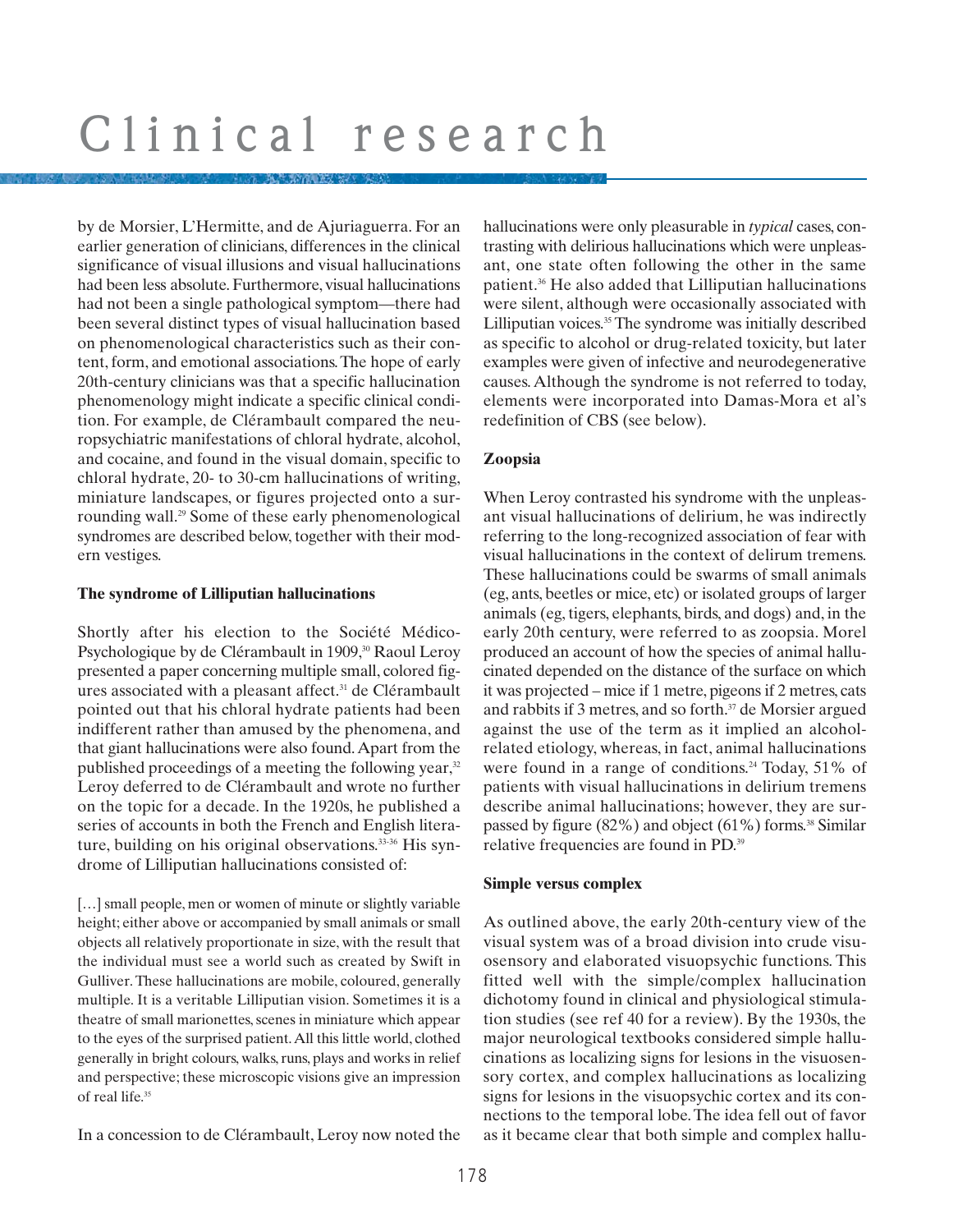cinations were associated with lesions in either location or outside the brain itself in the anterior visual pathways and eye.<sup>40</sup> Furthermore, it was unclear on what grounds hallucinations traditionally considered simple (eg, colored stars, leaping flames, or floating bubbles) differed from hallucinations considered complex (eg, faces or figures) as both experiences were fully formed percepts.40 Vestiges of the simple/complex dichotomy survive to the modern era, complexity being a feature of the redefined CBS and simple phenomena, variously named photopsias or phosphenes,<sup>41</sup> studied as a separate class of pathological visual perceptual experience (see for example ref 42).

#### **Heinrich Klüver and hallucinatory constants**

In studying the visual experiences associated with mescaline, Heinrich Klüver (1897-1979) identified three stereotyped phenomenological patterns which helped inform clinical studies.43 The first related to geometrical patterns (form-constants) which he divided into four classes: (i) grating, lattice, checkerboard; (ii) cobweb; (iii) tunnel, funnel; (iv) spiral. The second related to the perceptual reduplication of objects (polyopia) and changes in perceived size or shape, a syndrome he tentatively linked to visual-vestibular interactions. The third related to changes in the composition of objects with displacements or rearrangements of object features. He argued that the three symptom patterns were found in a range of clinical disorders and reflected undefined neurobiological mechanisms. Although it never developed into a clinical classificatory scheme, the importance of the work is Klüver's Gestalt psychological perspective, viewing visual hallucinations as one of several variants of visual perceptual experience, a position entirely consistent with emerging neuroscientific evidence (see below).

### **Visual hallucinatory syndromes: present**

Today's clinical approach to visual hallucinations is very much as it was in 1936, visual hallucinations being conceived as a unitary pathological symptom distinct from illusions. De Morsier's convention of defining visual hallucinatory syndromes by the neurological and psychiatric context in which the hallucinations are found is still followed for many conditions (eg, PD, DLB, or peduncular lesions). However, with no consensus as to the cause of CBS hallucinations, in the 1980s a novel approach was formulated that looked back to the classical phenomenological tradition.

#### **Phenomenological Charles Bonnet syndrome**

Until the 1980s, the CBS eponym and its surrounding debate remained entirely within the French neurological and psychiatric literature. However, in 1982, two groups of British psychiatrists, by introducing the syndrome to a wider international audience, initiated the modern era of visual hallucinatory syndromes.44,45 One group, Berrios and Brook, presented a history of CBS in preparation for a survey of visual perceptual problems in the elderly published 2 years later.<sup>46</sup>The other, Damas-Mora et al, wanted to raise awareness of the syndrome to "obviate mistaken psychiatric diagnosis." Through translated extracts from the classical French literature, Damas-Mora et al abstracted core phenomenological features including hallucination content (simple and complex forms), their onset and temporal evolution, duration, relation to insight and, echoing Leroy's Lilliputian syndrome, their association with a pleasant emotional tone. However, Damas-Mora et al's most important contribution was the implicit recognition that there might be more than one type of visual hallucination and that pure clinical forms might be revealed by excluding certain disorders. For them, cognitive impairment suggestive of dementia, secondary delusions suggestive of psychosis and unpleasant distorted experiences suggestive of delirium were inconsistent with CBS hallucinations. This focus on phenomenology distanced CBS from the etiological debate, a move completed in 1989 by two American psychiatrists, Gold and Rabins,<sup>47</sup> who argued that the syndrome should describe a particular phenomenology until such time as the underlying pathophysiology became clear. Like the Capgras syndrome related to brain lesions, schizophrenia, and affective disorders, CBS could relate to a range of disorders of the eye, brain, or metabolism. Refining Damas-Mora et al's core phenomenological features and exclusions, Gold and Rabins presented a set of novel diagnostic criteria focussing on complex hallucinations and removing the requirement of a pleasant emotional tone. They also added that hallucinations in other modalities should not be present, a feature that had been noted before (eg, in the Lilliputian syndrome and the L'Hermitte and de Ajuriaguerra 1936 case series), but had never been suggested as a diagnostic criterion. It is the Gold and Rabins CBS that is used in the current psychiatric literature.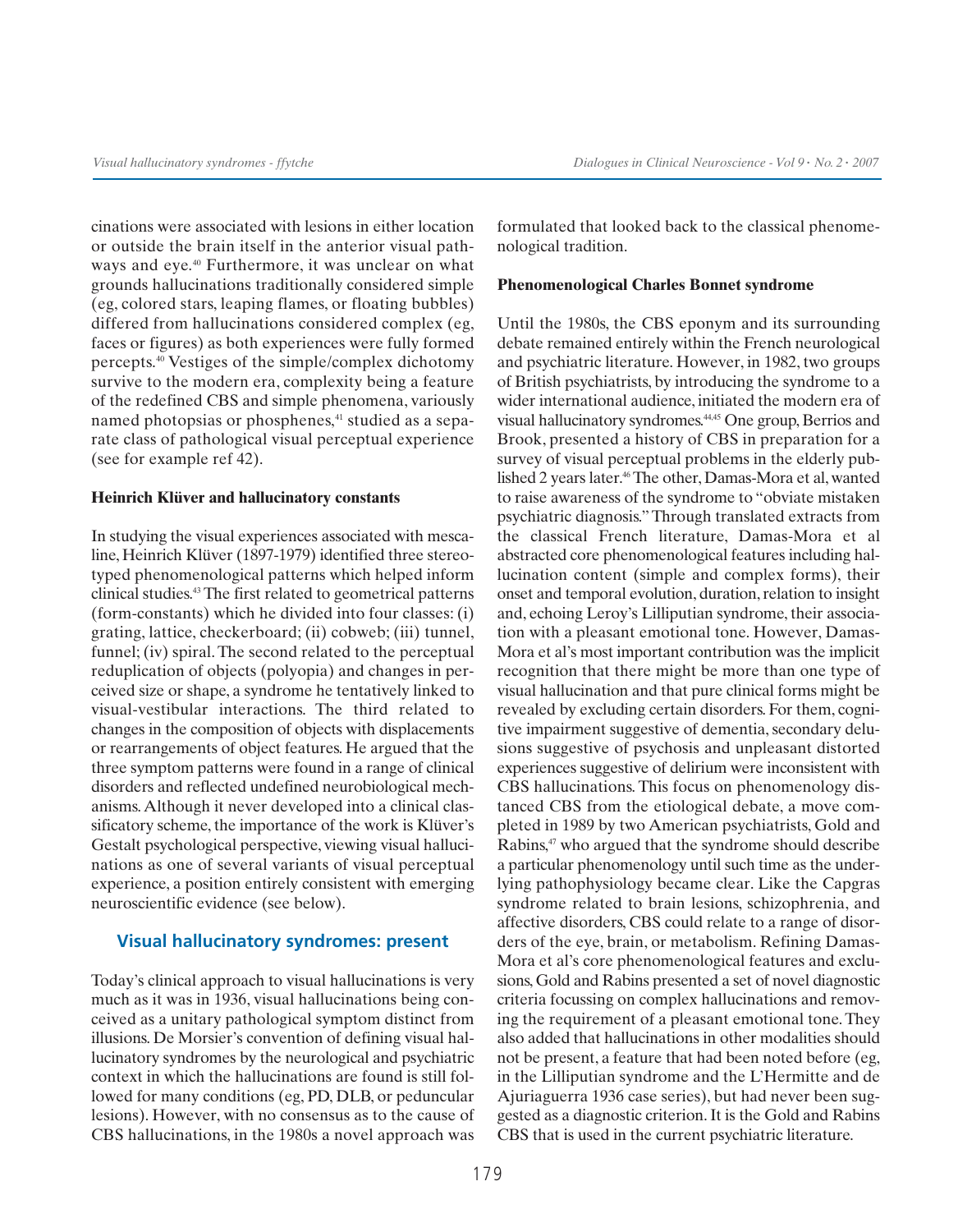### **The Charles Bonnet syndromes**

Gold and Rabins' definition leaves clinicians with a choice of three CBSs, illustrated in *Figure 1*. For de Morsier *(Figure 1a)*, CBS referred to a specific neurodegenerative condition and bore no relation to eye disease. For de Ajuriaguerra *(Figure 1b)*, CBS was the intersection of visual hallucinations and eye disease. For Gold and Rabins *(Figure 1c)*, CBS was a specific class of complex visual hallucination divorced from clinical context.



**Figure 1.** The three Charles Bonnet syndromes (CBS). Key figures in the history of each syndrome are shown, together with their definition and a representation of the patients included. Blue rectangles = conditions associated with visual hallucinations; light green (simple) and dark green (complex) rectangles = visual hallucinations, red dashed rectangle = eye disease. The subset of patients with CBS is shown in yellow, darkened for those patients common to all three definitions. The size of each rectangle or its regions of intersection are not indicative of the number of patients involved. See text for further details.

Portrait of de Morsier reproduced with permission of the Centre d'iconographie Genevoise, coll. BPU University of Geneva. Photo of de Ajuriaguerra reproduced with permission of the University Hospital of Geneva. Photo of Peter Rabins reproduced with permission of Dr Rabins.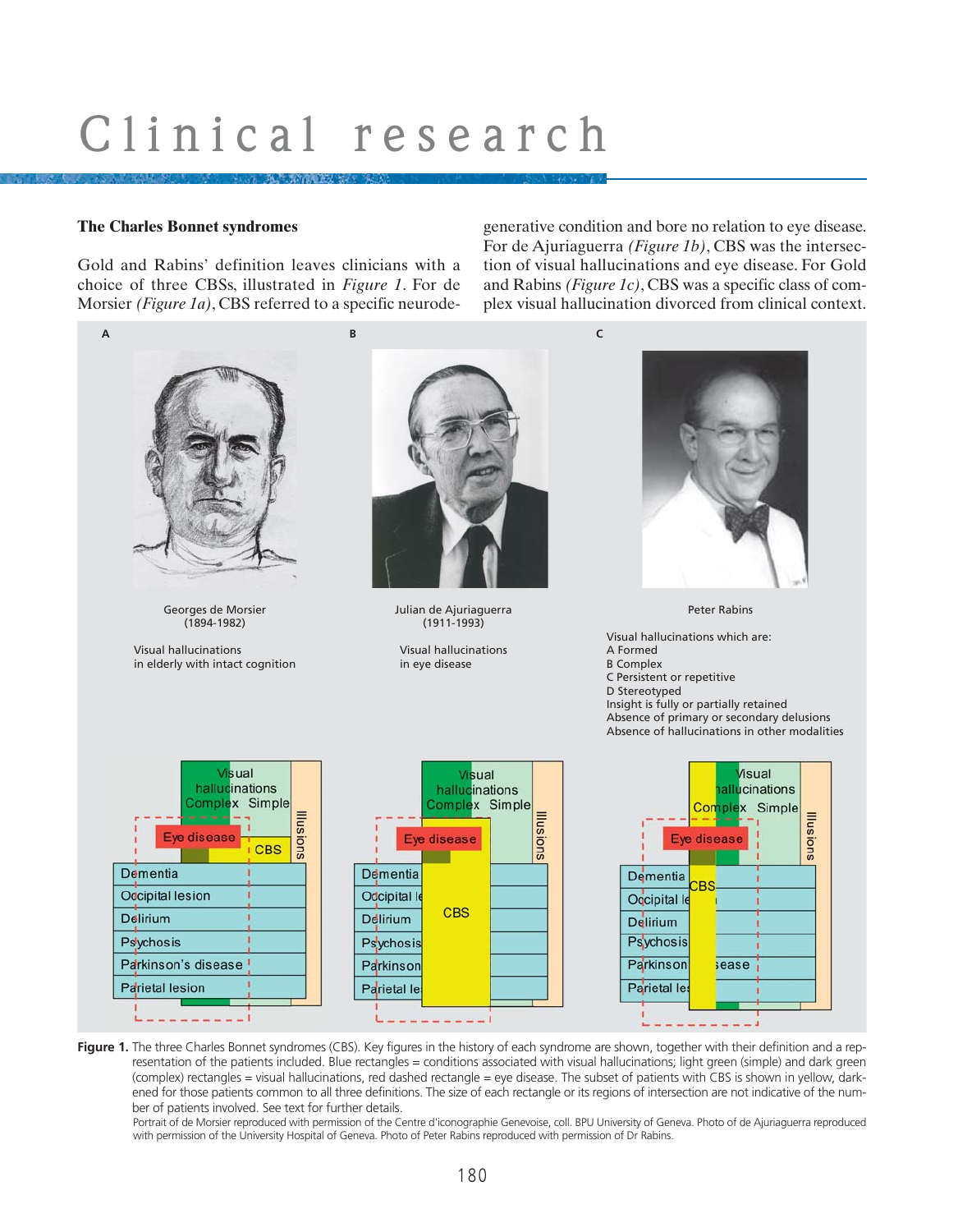*Visual hallucinatory syndromes - ffytche Dialogues in Clinical Neuroscience - Vol 9 . No. 2 . 2007*

More recent definitions are hybrids (eg, Menon et al use 1b and 1c in combination<sup>48</sup>). Although some patients are classified as CBS by all three schemes (the darkened CBS subregion), the majority that meet diagnostic criteria for one scheme will not do so for another.Thus studies using eye disease to define CBS (1b) may include patients with auditory hallucinations and delusions that would be excluded from de Morsier's CBS (1a) or the phenomenological CBS (1c). In contrast, studies using phenomenological CBS (1c) may include patients without eye disease, a logical impossibility in terms of CBS (1b) which is defined by eye disease. Clearly, further advance is hindered rather than helped by these concurrent traditions; but without an understanding of the underlying cause of visual hallucinations it is unclear which of the schemes to choose. All have clinical utility, but none have resulted in an understanding of how to investigate, treat, or manage visual hallucinations across the range of clinical contexts. Indeed, one might argue that patients with visual hallucinations today fare little better than those of 70 years ago.

#### **Current therapeutic options**

No large-scale treatment studies of visual hallucinations have yet been reported, evidence for the various drug classes advocated being largely based on case report literature. The general consensus is that response to a given medication class varies from patient to patient, an observation that may relate to the differing clinical contexts that give rise to visual hallucinations. *Table III* outlines treatment approaches that have been reported as successful in some patients. In those with eye disease, reassurance may be the only treatment required, with surgical ophthalmic interventions improving hallucinations in some cases (see ref 48 for review). In AD, the improvement of acuity through provision of appropriate glasses may be enough to reduce hallucinations.<sup>49</sup> Antiepileptic medication can be effective for hallucinations related to visual pathway infarcts<sup>50</sup> or eye disease.<sup>51</sup> Both typical and atypical antipsychotics have been tried in patients with eye disease with varying success (see ref 48 for review). Cholinesterase inhibitors may improve hallucinations, particularly in patients with cognitive impairment.<sup>52</sup> Serotonin  $(5-HT)$ <sub>2</sub> antagonists have been effective in treating visual hallucinations in both  $PD<sup>53</sup>$  and eye disease,<sup>54</sup> although cisapride has been withdrawn in many countries. Acetazolamide increases cerebral blood flow, has antiepileptic properties, reduces intraocular pressure, and improves visual hallucinations in the context of migraine aura status.<sup>55</sup> Finally, de Ajuriaguerra reported that visual hallucinations in a subset of patients with dementia responded to the arousing effects of methylphenidate hydrochloride (Ritalin).<sup>27</sup>

# **Neurophenomenological syndromes: the future**

Our current approach to visual hallucinatory syndromes remains heavily influenced by the 1936 formulation of visual hallucinations as a unitary pathological symptom, distinct from illusions, with content of little significance. However, recent advances in perceptual neuroscience question these core assumptions. Imaging studies of the visual system have identified activations in occipital, temporal, limbic, and parietal cortices, each with a relative specialization for a range of visual attributes (see ref 14 for review of areas relevant to visual hallucinations).The conscious experience of seeing a visual attribute present

| Reassurance               | Mainstay of treatment for patients with self-limiting visual hallucinations related to eye disease.                                                      |
|---------------------------|----------------------------------------------------------------------------------------------------------------------------------------------------------|
| Ophthalmic intervention   | Hallucinations may resolve after treatment of ophthalmic condition eg, cataract extraction or correction of<br>refractive error.                         |
| Antiepileptics            | Carbamazepine, sodium valproate, phenytoin, and gabapentin may be helpful in visual hallucinations<br>related to visual pathway infarcts or eye disease. |
| Antipsychotic             | A range of typical and atypical neuroleptics have been used to treat visual hallucinations associated with eye<br>disease, with mixed success.           |
| Cholinesterase inhibitors | Donepezil may improve visual hallucinations, particularly in patients with cognitive impairment.                                                         |
| $5-HT$                    | Cisapride and Ondansetron have been used to treat visual hallucinations in both Parkinson's disease and<br>eye disease.                                  |
| Cerebral blood flow       | Acetazolamide has been used to treat the visual hallucinations of migraine aura status.                                                                  |
| <b>CNS</b> stimulants     | Methylphenidate hydrochloride (Ritalin) reduces visual hallucinations in patients with dementia.                                                         |

**Table III.** Treatment approaches. 5-HT, serotonin; CNS, central nervous system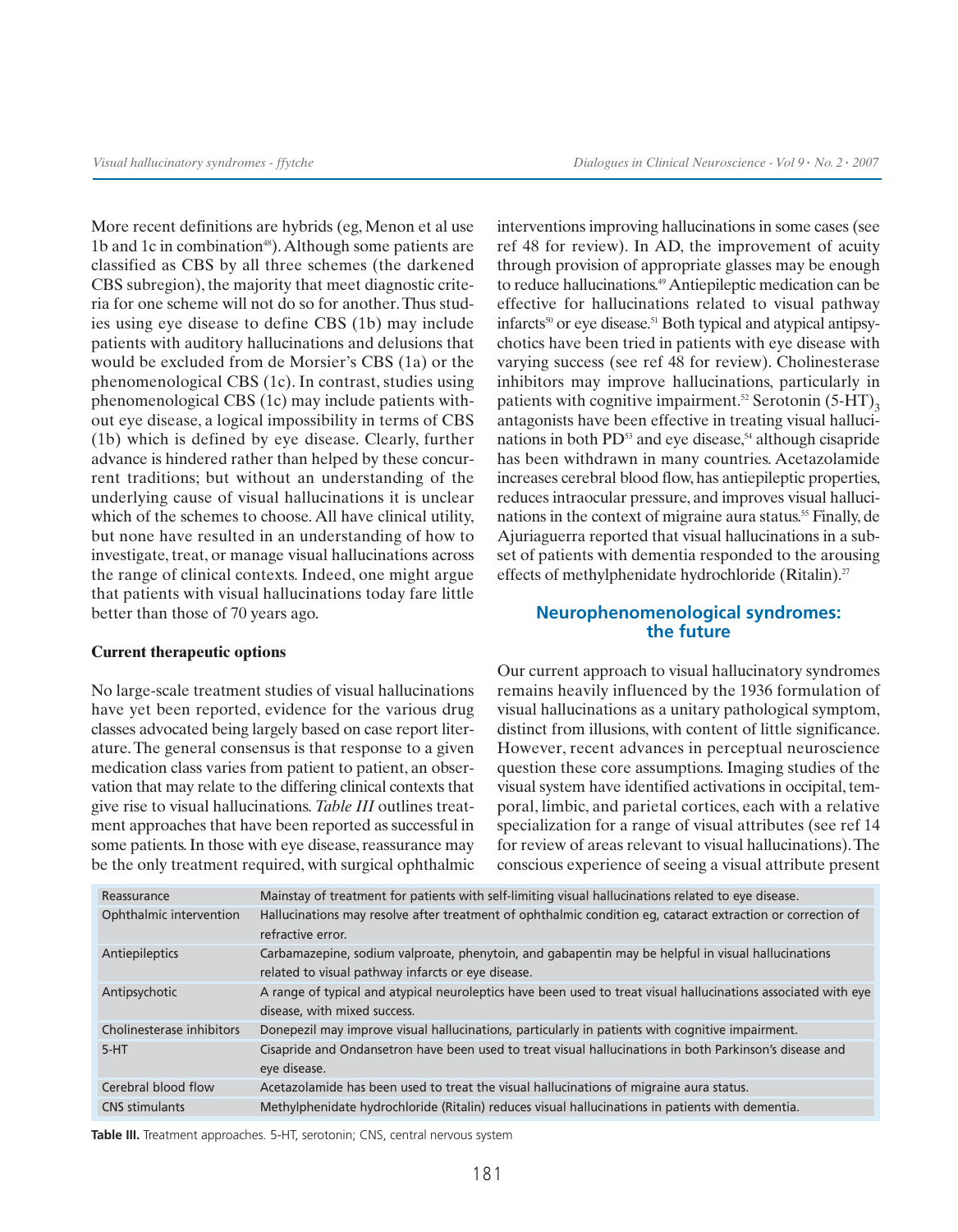in the world around us (referred to here as a veridical percept) is linked to activity within such specialized visual areas—activity within an area greater when its specialized attribute is perceived compared with when it is not.56-58 For example, the veridical percept of a moving stimulus is associated with a larger response in motion specialized cortex than is evoked by the same stimulus when it is not perceived.<sup>56</sup> Whether this increment in response marks activity that is, in itself, sufficient for the conscious experience of motion is disputed (see ref 59 for overview of the debate).Visual hallucinations (referring here to externalized percepts of visual attributes that are *not* present in the world around us), are associated with spontaneous activations of the same specialized visual areas, the content of a hallucination being defined by the location of the spontaneous activity.<sup>60</sup> Thus, the hallucination of an object is associated with spontaneous activity in object-specialized cortex, the hallucination of a face with spontaneous activity in face-specialized cortex, and so forth.Activity is found in specialized visual areas both when insight is present (pseudohallucinations in one sense of the term) and when it is not.<sup>61</sup> The visual illusion disorders encountered clinically (eg, metamorphopsia and palinopsia—see ref 62 for a review) have not been studied extensively with neuroimaging; however, it is likely that these experiences also relate to activity within specialized visual cortex, as nonclinical visual illusions (eg, Kanizsa figures) activate the same areas.63,64 A recent case study of facial metamorphopsia is consistent with this view.<sup>65</sup> Afterimages,<sup>66</sup> synesthetic experiences,<sup>67</sup> and rapid eye movement (REM) sleep,<sup>68</sup> are all associated with activity increases in specialized visual areas. In contrast, visual imagery (visual perceptual experiences in the "mind's eye") seems to have a different neurobiological substrate (see, for example, ref 69 in relation to color). Although specialized visual areas may be involved in imagery, the predominant activations are found in the frontal and parietal lobes, $\alpha$ <sup>0</sup> with feedback from these regions to the visual cortex.<sup>71</sup>

*Figure 2* displays visual perceptual experiences on three phenomenological axes, one related to their perceptual locus (external or in the mind's eye), a second to the sense of agency or volitional control the subject has over them, and a third to their vividness. Veridical percepts, visual hallucinations (with and without insight), visual illusions, and visual afterimages are all located externally, and are devoid of a sense of agency but vary in terms of their vividness. For example, visual hallucinations of colour are often described as hyperintense (hyperchromatopsia<sup>62</sup>), while afterimages are typically vague. In contrast, visual imagery appears in the mind's eye and is entirely under volitional control. Other visual perceptual phenomena have mixed properties. Eidetic imagery and lucid dreams are external and vivid but under volitional control, pseudohallucinations (in the sense of experiences occurring in the mind's eye) lack a sense of agency, as do post-traumatic stress disorder (PTSD) flashback phenomena. Synesthetes also lack a sense of agency over their synesthetic experiences, but fall into two groups, one experiencing the phenomena externally (projectors), the other in the mind's eye (associators).<sup>72</sup> Although imaging evidence is lacking for many of these visual perceptual phenomena, a clear and striking pattern emerges for those that have been studied, the combined phenomenological and neurobiological approaches resulting in what I have termed a neurophenomenological classification.14 From a neurobiological perspective, the phenomenal space is divided into two broad regions (left and right of the dotted vertical plane in *Figure 2*). The predominant brain activation associated with experiences to the left of the figure (perceived externally) lies within specialized visual areas. In contrast, the predominant brain activation associated with experiences to the right of the figure (in the mind's eye) lies within frontal and parietal regions. Thus, a veridical percept of motion,<sup>56</sup> an illusion of motion, $63$  and an afterimage of motion $66$  are all linked to activity within motion-specialized cortex. In contrast, imagery of motion involves predominantly frontal activations.73 Synesthetic visual experience has also been linked to activity within specialized visual cortex, $67$  although it is not clear whether this is the case for both projectors and associators.

### **Emerging visual perceptual syndromes**

The various visual phenomena illustrated in *Figure 2* are classified within our current psychiatric and philosophical taxonomies as distinct entities, differences between them based on their relation to external objects and to insight, with little attention paid to their content. Thus, a face hallucination is considered a distinct class of experience from a face illusion in a cloud formation, but not from the hallucination of a landscape. Yet, viewed from a neurophenomenological perspective, the same perceptual experiences are classified in an entirely different way. Here, the face illusion and hallucination are considered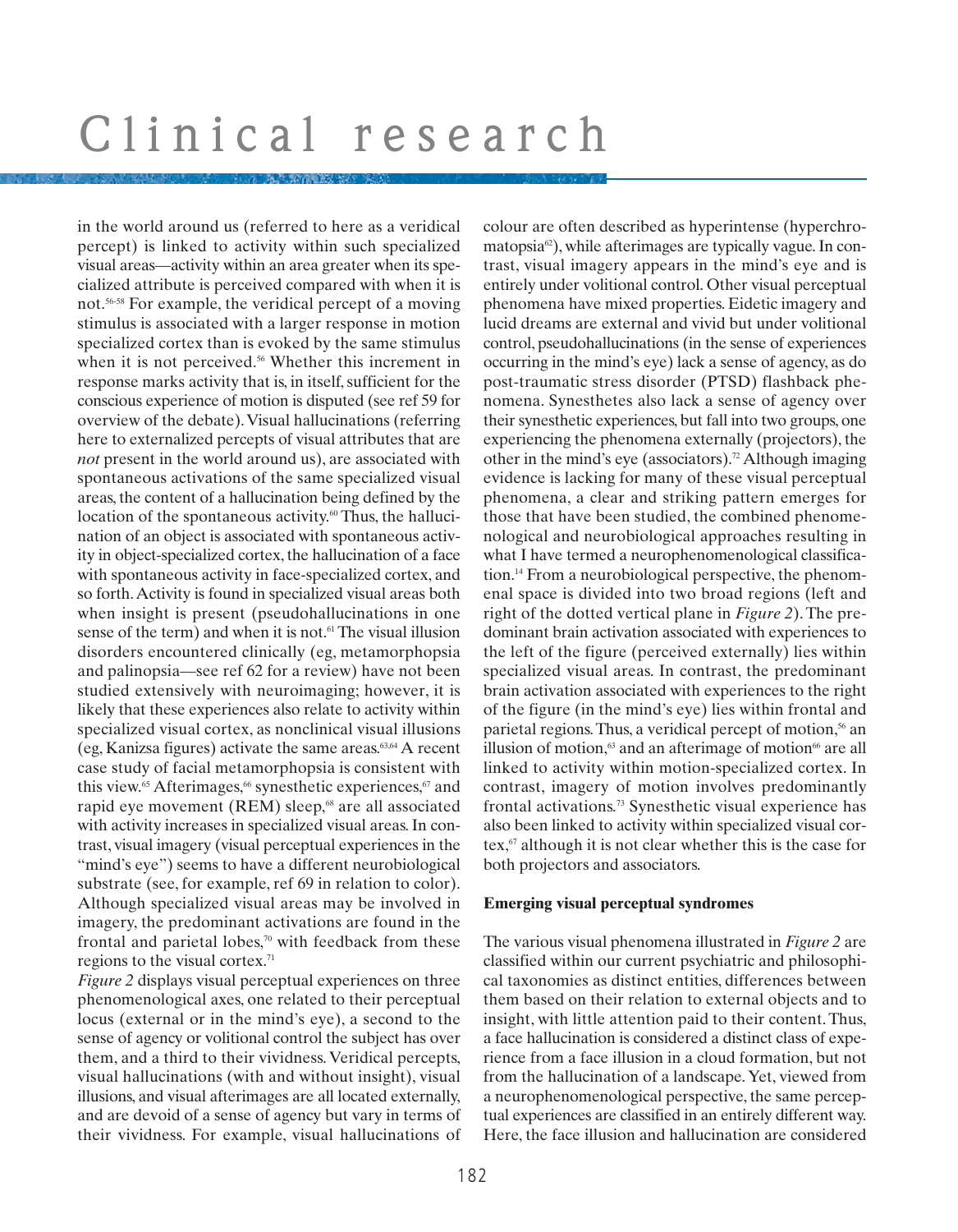to be closely related, both involving the same cortical area, but are distinct from the landscape hallucination which involves a different area. In the neurophenomenological classification, the content of perceptual experience becomes of central importance while traditional distinctions between illusions and hallucinations are de-emphasized.This is not to say that veridical percepts, illusions, and hallucinations of a given visual attribute are identical in terms of the underlying neural circuitry within a specialized area. However, it is clear is that these traditionally distinct experiences are more closely related than previously suspected.

The neurophenomenological perspective undermines key shifts in emphasis in the approach to visual hallucinations and their syndromes instituted in 1936. In neurobiological terms, visual hallucinations are not unitary phenomena, different contents pointing to different cortical loci, and are not distinct from illusions. Neurophenomenological building blocks construct syndromes that have been obscured in our traditional classificatory systems that are perhaps now more appropriately termed visual *perceptual* syndromes than visual *hallucinatory* syndromes. *Figure 3* shows a range of visual perceptual symptoms cross-tabulated with their associated conditions and color-coded to reflect the relative frequency of each symptom within those patients that have visual perceptual pathology.Three syndromes emerge that appear to be distinct both in their pattern of content and the fact that they remain largely independent—patients with one syndrome rarely developing the same mixture of visual symptoms as found in another. One syndrome (prototypical disorder macular disease–see ref 74) consists of a range of simple phenom-



Figure 2. The neurophenomenological classification of visual perceptual experience. A three-dimensional space is represented with axes: (i) perceptual locus – external or in the mind's eye; (ii) sense of agency or volitional control; (iii) vividness (also coded by color saturation). Each class of visual perceptual experience is represented by a sphere. The dotted vertical plane divides those experiences related predominantly to activity in specialized visual cortex (left of figure) from those experiences related predominantly to activity in a network of parietal and frontal areas (right of figure). See text for further details.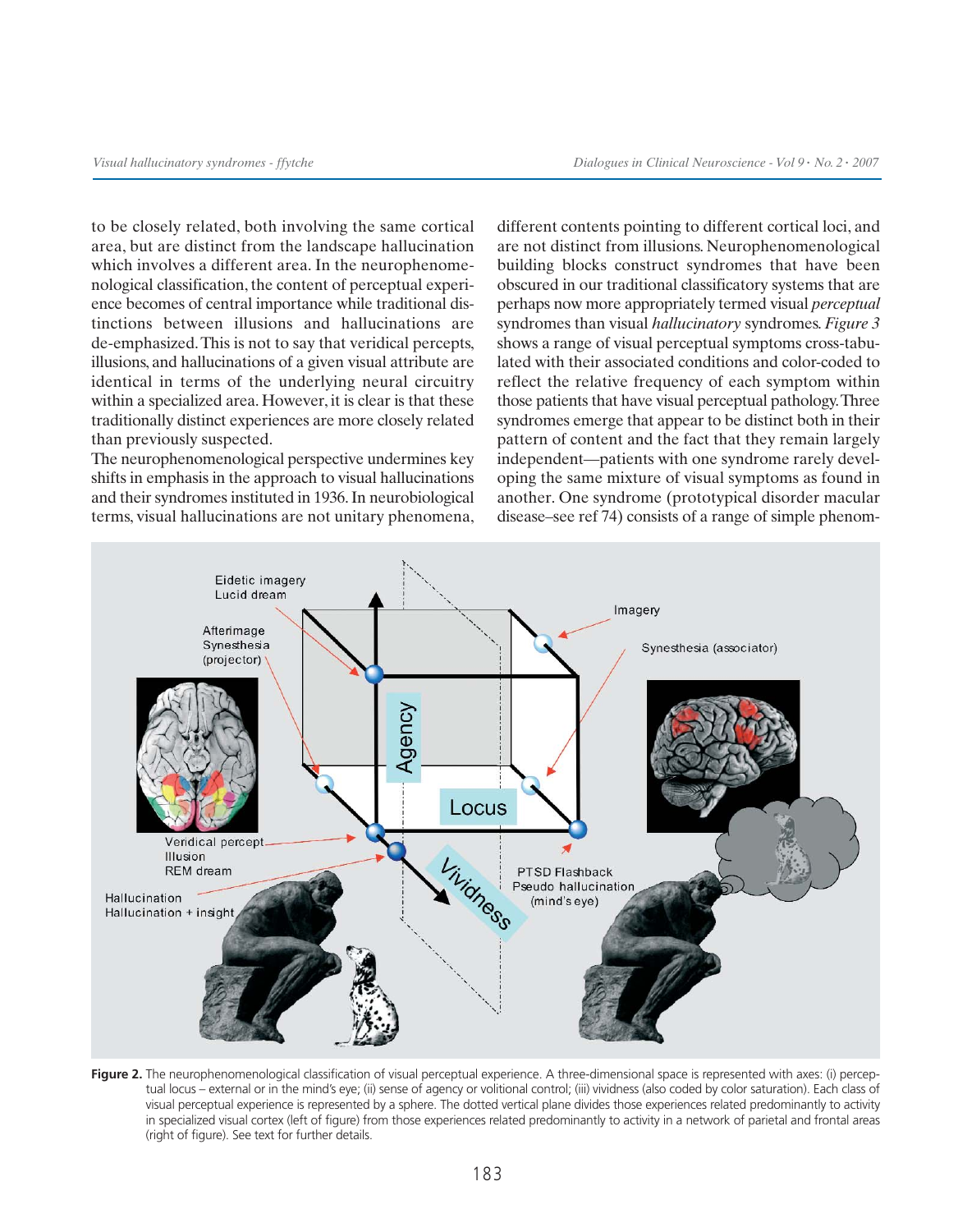ena including tessellopsia (brickwork and lattice patterns) $62$ and multiple dots (visual snow).Although the simplest of these phenomena may have their origins in aberrant retinal firing (eg, flashes or sparks), they can also be elicited by direct stimulation of the visual pathways and cortex<sup>41</sup> and, given this ambiguity, it seems reasonable to keep them within the classificatory scheme at present.The simple phenomena as a whole are associated to varying degree with more complex symptoms forming subsyndromes.74 One subsyndrome consists of visual perseveration (an object or object feature remaining fixed in retinal co-ordinates as the eye moves), delayed palinopsia (an object or object feature returning to the field of view after a delay) and the appearance of hallucinations in the peripheral visual field.Another subsyndrome consists of faces, typically grotesque with prominent features and a cartoon or sketch-like quality. The third subsyndrome is reminiscent of Leroy's Lilliputian hallucinations. Each of these subsyndromes seems to relate to pathological activity in a different cortical locus, the first to the parietal lobe, the second to the superior temporal sulcus, and the third to the anterior ventral temporal lobe.74When other causes of visual hallucinations have been excluded, these symptoms occur without hallucinations in other modalities and without delusions.This syndrome is the Gold and Rabins CBS, broadened to include simple hallucinations and illusions (caricatured in *Figure 4* CBS) and is found in both eye disease<sup>75</sup> and pathology of the visual pathways.<sup>50,76-78</sup> In 1973, the American neurophthalmologist David Cogan hypothesized that such phenomena result from the release of visual cortical activity following the loss of visual inputs.79 Although today release is perhaps better termed



Figure 3. Visual perceptual syndromes. A range of clinical conditions (columns) are cross-tabulated with visual symptoms (rows). Of patients with visual perceptual pathology in a given condition, the percentage reporting each symptom category is coded red (>20%), pink (10% to 20%) or white (not reported or <10%) See text for source references. Multimodal refers to visual hallucinations occurring in combination with those in another sensory modality, either simultaneously or on separate occasions. No systematic phenomenological surveys of visual perceptual phenomenology have been performed for peduncular lesions, migraine aura, persistent positive visual phenomena (PPVP) in migraine, 5-HT<sub>2</sub> antagonism, vestibular disorders or MDMA use, the percentage coding in these disorders is therefore estimated from case reports. The green, red, and purple rectangles demarcate three syndromic patterns. See text for further details. PD, Parkinson's disease; AD, Alzheimer's disease; DLB, dementia with Lewy bodies; LSD; lysergic acid diethylamine; 5-HT, serotonin, MDMA, 3,4-methylenedioxymethamphetamine.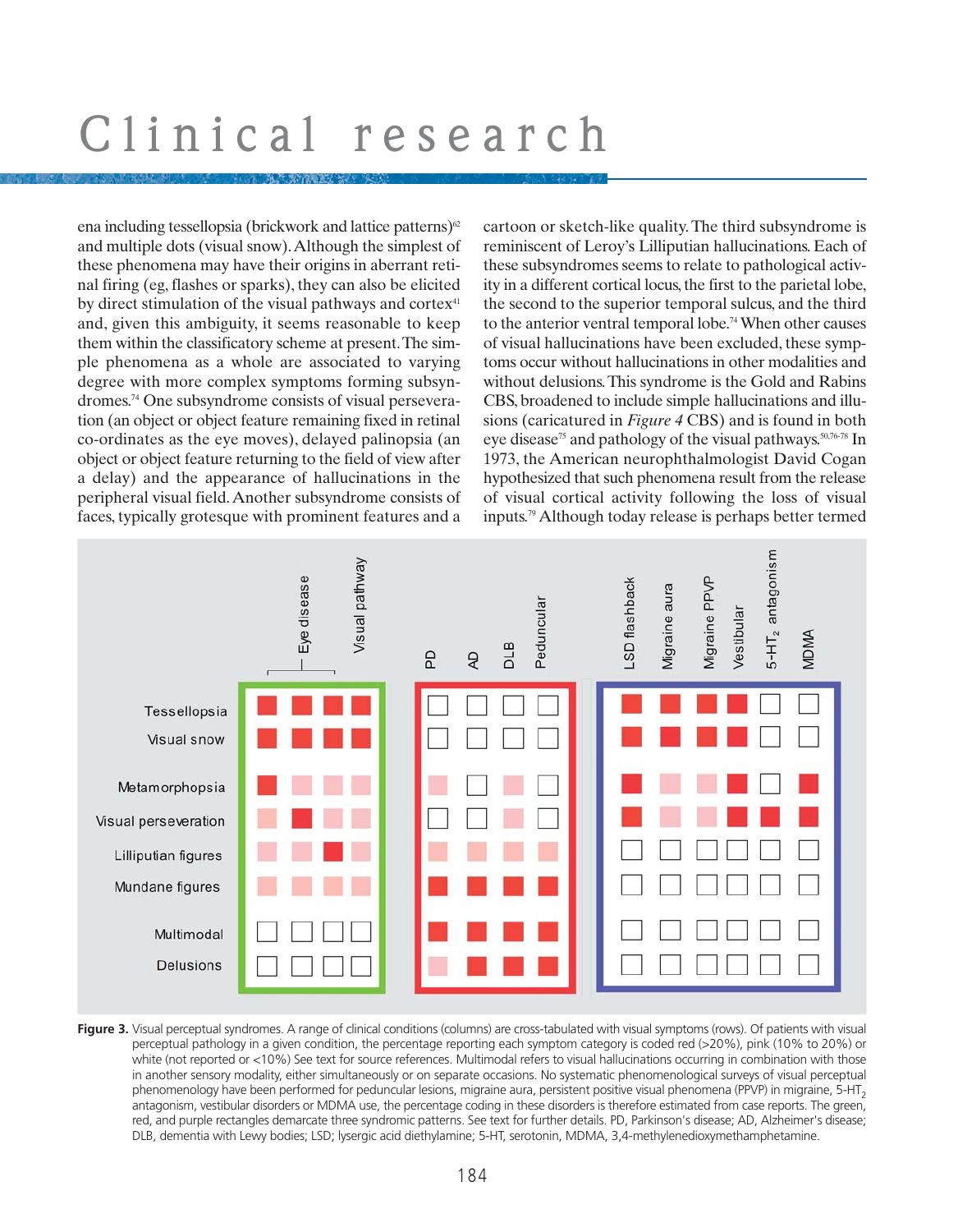deafferentation (see ref 80 for updated neurophysiology), there is much indirect evidence to support the view (eg, an increase in the risk of CBS with greater visual loss $s<sup>81-83</sup>$ ). However, Terson's 1920s critique of the ocular theory remains as relevant today as it was when first mooted. Deafferentation alone fails to account for why only a small proportion of ophthalmic patients experience visual hallucinations.

The second syndrome (prototypical disorder PD—see refs 39,84,85) differs from the first in the conspicuous absence of simple hallucinations. Patients experience illusions and fully formed hallucinations, typically of mundane figures or animals (caricatured in *Figure 4* Ach). The visual symptoms are often associated with extracampine and multimodality hallucinations and delusional elaboration. AD,<sup>86,87</sup> DLB,<sup>88</sup> and peduncular lesions<sup>89</sup> are associated with a similar syndrome which seems to relate to ascending brainstem neurotransmitter dysfunction, particularly in the cholinergic system<sup>14</sup> (see ref 90 for review of cholinergic hypothesis). The third syndrome (prototypical disorder LSD flashback $91$ —now hallucinogen persisting perception disorder  $[HPPD]^{\omega}$ ) consists of tessellopsia, visual snow, palinopsia, polyopia (multiple copies of an object) and metamorphopsia (caricatured in *Figure 4,* 5-HT). Patients rarely experience complex visual hallucinations, delusions, or hallucinations in other modalities. The same spectrum of disorders is described in the classical peripheral and central vestibular lesion lit-



Figure 4. Caricatures of the deafferentation (CBS), cholinergic (Ach) and serotonergic (5-HT) visual perceptual syndromes. The deafferentation syndrome has three subsyndromic forms shown as light green regions. top = parietal; middle = superior temporal; bottom = ventral temporal)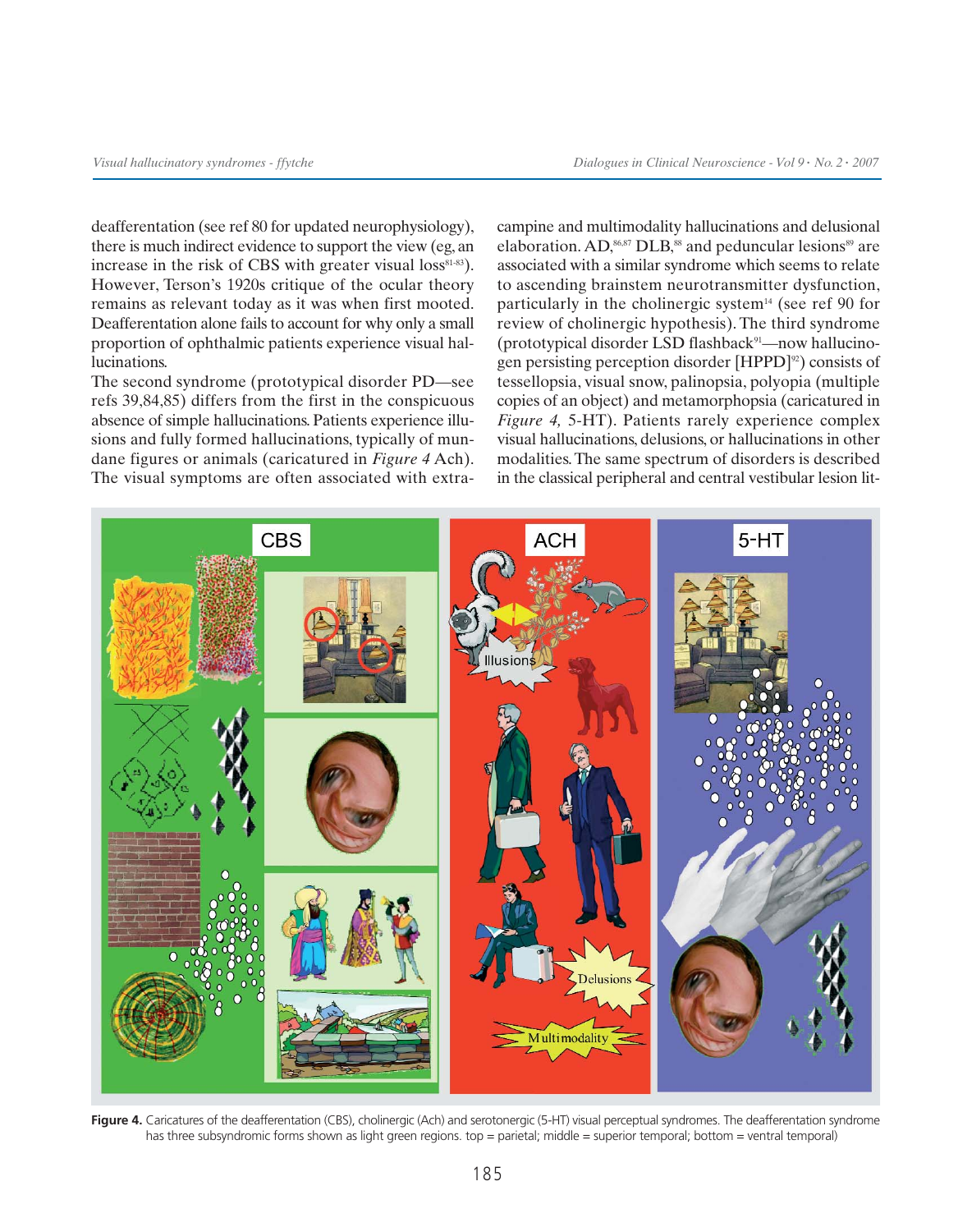erature,<sup>93</sup> migraine aura, and migraine aura status (persistent positive visual phenomena), $94,95$  MDMA, $96$  and 5- $HT_2$  antagonism.<sup>97</sup> Although the underlying mechanism of this syndrome is unclear, many of the conditions in which it occurs are linked to the serotonergic system. *Figure 5* outlines a treatment algorithm for the three visual perceptual syndromes. For each, it is important to: i) review medication to minimize anticholinergic load; ii) consider whether the syndrome may have been precipitated by concurrent infection (often a urinary tract infection in the elderly); and iii) if necessary, optimize vision. The question of whether to investigate depends largely on the match between the syndrome and clinical context. Hallucinations of a familiar dog in a patient with Parkinson's disease would not warrant further investigation, but hallucinations of grid patterns confined to one hemifield might prompt neuroimaging of the visual pathways and cortex. Similarly, prolonged hallucinations of whispering figures in a patient with macular disease might prompt a psychiatric review, whereas a brief hallucination of an Edwardian tea party would not. CBS may be treated with the reassurance of a likely resolution with time, although patients may be warned that symptoms can re-occur following further visual deterioration. For anticholinergic syndrome phenomena that are not distressing, restricted to the visual modality, and not associated with persistent secondary delusions, patients may be managed with reassurance, although the experiences are likely to persist and progress. For CBS phenomena that persist and are distressing or Ach syndrome phenomena that are distressing, multimodal, or have persistent delusions, medication can be considered, the class is chosen depending on clinical context. Cholinesterase inhibitors would be a logical first choice for patients with cognitive impairment, while antipsychotics may be appropriate for those with pronounced delusions. Management of the 5-HT syndrome is unclear; however, acetazolamide or benzodiazepines may have a role in the specific contexts of migraine aura status<sup>55</sup> and HPPD.<sup>91</sup>

# **Conclusions**

The legacy of past visual hallucinatory syndromes has been confusion and obfuscation, questioning the wisdom of another classificatory scheme. Why add further complication to an already complex field? The answer lies in the possibility that the neurophenomenological approach, and syndromes derived from it, reveal features hidden in our traditional taxonomies by bringing us closer to the underlying pathophysiology. The emerging neurobiological insights may ultimately fulfil the early 20th-century aspiration that specific hallucination phe-



**Figure 5.** Treatment algorithm for the three visual perceptual syndromes. CBS, Charles Bonnet syndrome; Ach, anticholinergic; 5-HT, serotonin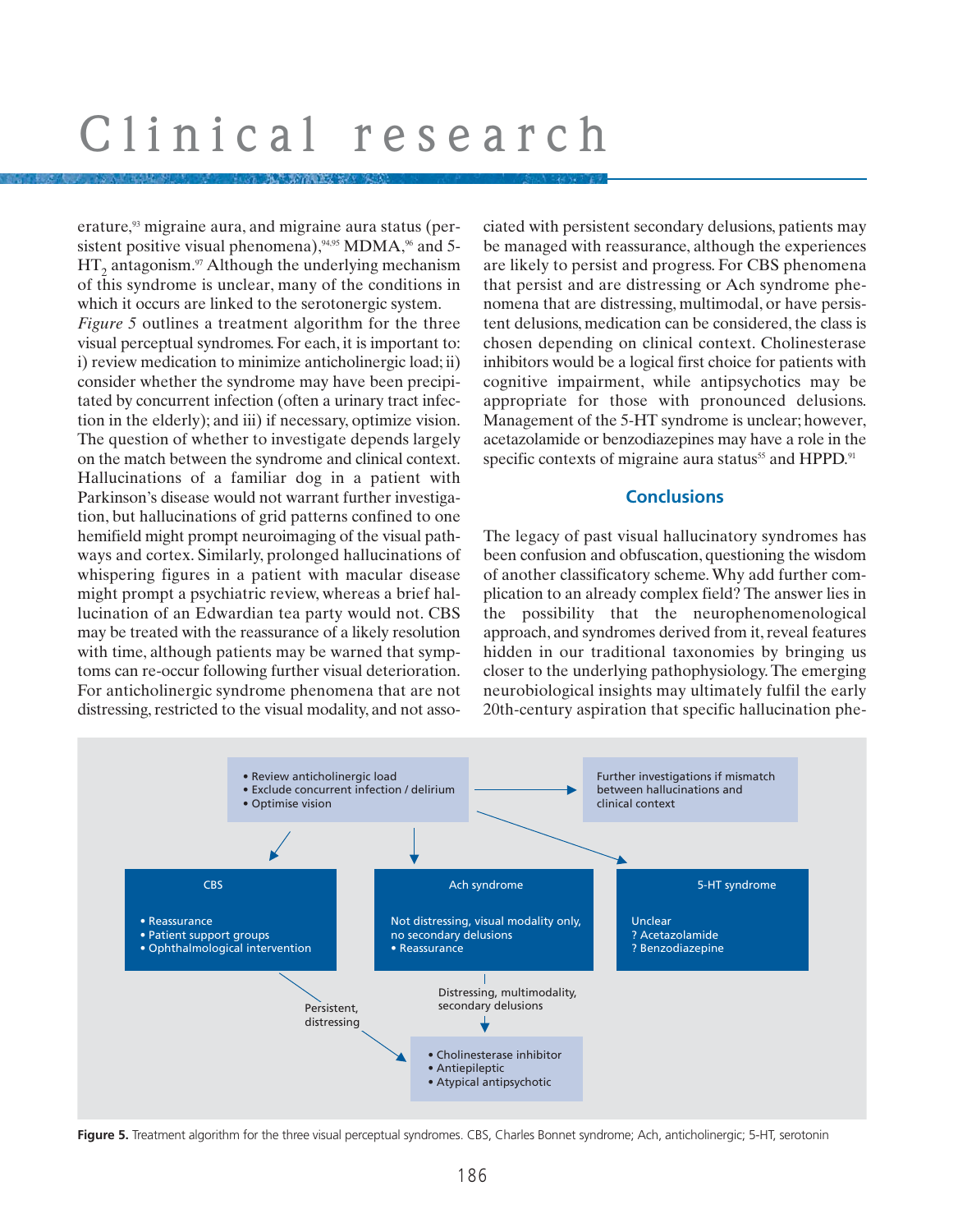nomenology points to a specific etiology. The evidence presented above tentatively links each syndrome to dysfunction within afferent, cholinergic, or serotonergic visual circuitry; however, this will be an oversimplification. Furthermore, even if correct, visual perceptual pathology related to pure deafferentation, pure cholinergic, or pure serotonergic dysfunction is likely to be the exception rather than the rule in routine clinical practice. Yet despite this undoubted weakness, the identification of distinctive patterns of visual perceptual pathology may prove to be the key to understanding the investigation and treatment of the experiences. How the relative contributions of the differing mechanisms can be assessed are questions for the future. For now we must be content with the possibility that insights from perceptual neuroscience will take us past the 70 years of controversy and revitalise visual hallucinatory syndromes for future generations of clinicians. ❏

Supported by a Wellcome Trust Clinician Scientist Fellowship.

#### **REFERENCES**

**1.** de Morsier G. Les automatismes visuels. (Hallucinations visuelles rétrochiasmatiques). *Schweizerische Medizinische Wochenschr*. 1936;66:700- 703.

**2.** L'Hermitte J, De Ajuriaguerra J. Hallucinations visuelles et lésions de l'appareil visuel. *Ann Médico-Psychologique.s* 1936;94 i:321-351.

**3.** Catani M, ffytche DH. The rises and falls of disconnection syndromes. *Brain*. 2005;128:2224-2239.

**4.** Heuyer G. G. G. de Clérambault. *Encéphale*. 1950;39:413-439.

**5.** Ey H. Une théorie méchaniciste: la doctrine de G. de Clérambault. *Études Psychiatriques*. Paris: Desclée de Brouwer; 1948.

**6.** de Morsier G. Le Mécanisme des hallucinations. *Ann Médico-Psychologiques*. 1930;88:365-389.

**7.** de Morsier G. Les Hallucinations: étude Oto-neuro-ophtalmologique. *Rev Oto-Neuro-Ophtalmol*. 1938;16:244-352.

**8.** ffytche DH, Catani M. Beyond localisation: from hodology to function. *Phil Trans R Soc. Lon B*. 2005;360:767-779.

**9.** Seguin EC. A clinical study of lateral hemianopsia. *J Nerv Ment Dis*. 1886;13:445-454.

**10.** Shipp S. Corticopulvinar connections of areas V5, V4, and V3 in the macaque monkey: a dual model of retinal and cortical *topographies. J Comp Neurol*. 2001;439:469-490.

**11.** Starobinski J. Georges de Morsier (1894 -1982). *Gesnerus*. 1983;40:335- 338.

**12.** Uchida H, Suzuki T, Tanaka KF, Watanabe K, Yagi G, Kashima H. Recurrent episodes of perceptual alteration in patients treated with antipsychotic agents. *J Clin Psychopharmacol*. 2003;23:496-499.

**13.** Uchida H, Suzuki T, Watanabe K, Yagi G, Kashima H. Antipsychoticinduced paroxysmal perceptual alteration. *Am J Psychiatry*. 2003;160:2243- 2244

**14.** ffytche DH. Visual hallucinations and the Charles Bonnet Syndrome. *Curr Psychiatr Reports*. 2005;7:168-179.

**15.** Collerton D, Perry E, McKeith I. Why people see things that are not there: a novel perception and attention deficit model for recurrent complex visual hallucinations. *Behav Brain Sci*. 2005;28:737-57; discussion 757- 794.

**16.** Flournoy T. Le cas de Charles Bonnet: hallucinations visuelles chez un vieillard opéré de la cataracte. *Arch Psychol. (Geneva).* 1902;1:1-23.

**17.** Naville E. Hallucinations visuelles a l'état normal. *Arch Psychol. (Geneva).* 1909;8:1-8, 200-206.

**18.** de Morsier G. Les hallucinations visuelles diencéphaliques. II. *Psychiatr Clin (Basel).* 1969;2:232-251.

**19.** Morax V. Sur les hallucinations visuelles survenant au cours des altérations rétiniennes. *Progres Med*. 1922;50:652-654.

**20.** Truc H. Phantopsies ou fantasmagories visuelles d'origine oculaire. *Annales d'Oculist*. 1925;162:649-655.

**21.** Brunerie A, Coche R. Sur trois cas d'hallucinations visuelles chez des cataractés. *Ann Médico-Psychologiques*. 1936;94:166-171.

**22.** Ormond AW. Visual hallucinations in sane people. *BMJ*. 1925;2:376-379. **23.** Terson A. Hallucinations visuelles chex des ophtalmopathes. *Annales d'Oculist.* 1930;168:815-825.

**24.** de Morsier G. Réponses. *Rev Oto-Neuro-Ophtalmol*. 1939;17:218-240.

**25.** Hecaen H, Garcia Badaracco J. Les hallucinations visuelles au cours des ophthalmopathies et des lesions des nerfs et du chiasma optiques. *L'Evolution Psychiat*. 1956:157-179.

**26.** de Ajuriaguerra J, Garrone G. Désafférentation partielle et psychopathologie. In: de Ajuriaguerra J, edi. *Désafférentation expérimentale et clinique*. Geneva: Georg; 1965:91-157.

**27.** Burgermeister JJ, Tissot R, de Ajuriaguerra J. Les hallucinations visuelles des ophthalmopathes. *Neuropsychologia*. 1965;3:9-38.

**28.** de Morsier G. Le syndrome de Charles Bonnet: hallucinations visuelles des vieillards sans deficience mentale. *Annales Medico-Psychologiques*. 1967;125:677-702.

**29.** de Clérambault G. Du diagnostic différentiel des délires de cause chloralique. *Ann Médico-Psychologiques*. 1909;67:220-248; 365-389; 1910;68: 33- 45; 192-215.

**30.** Société-Médico-Psychologique. Séance du 26 Avril 1909. *Ann Médico-Psychologiques*. 1909;67:58-59.

**31.** Leroy R. Les hallucinations lilliputiennes. *Ann Médico-Psychologiques*. 1909;67:278-289.

**32.** Leroy R. Un cas d'hallucinations lilliputiennes. *Bull Société Clin Médecine Mentale.* 1910:132-135.

**33.** Leroy R, Fursac Rd. Les hallucinations lilliputiennes. *Encéphale*. 1920;15:189-192.

**34.** Leroy R. Le syndrome des hallucinations lilliputiennes. *Encéphale*. 1921;16:504-510.

**35.** Leroy R. The syndrome of Lilliputian hallucinations. *J Nerv Ment Dis*. 1922;56:325-333.

**36.** Leroy R. The affective states in Lilliputian hallucinations. *J Ment Sci*. 1926;72:179-186.

**37.** Morel F. Hallucination et champ visuel. *Ann Médico-Psychologiques*. 1937;95:742-757.

**38.** Platz WE, Oberlaender FA, Seidel ML. The phenomenology of perceptual hallucinations in alcohol-induced delerium tremens. *Psychopathology*. 1995;28:247-255.

**39.** Fénelon G, Mahieux F, Huon R, Ziégler M. Hallucinations in Parkinson's disease: prevalence phenomenology and risk factors. *Brain*. 2000;123:733- 745.

**40.** Weinberger LM, Grant FC. Visual hallucinations and their neuro-optical correlates. *Arch Ophth Chicago*. 1940;23:166-199.

**41.** Celesia GG. Positive spontaneous visual phenomena. In: Celesia G G, editor. *Handbook of Clinical Neurophysiology: Disorders of Visual Processing*. Elsevier; 2005:353-370.

**42.** Brown GC, Murphy RP. Visual symptoms associated with choroidal neovascularization. Photopsias and the Charles Bonnet syndrome. *Arch Ophthalmol*. 1992;110:1251-6.

**43.** Klüver H. *Mescal and Mechanisms of Hallucinations*. Chicago: University of Chicago Press, 1966.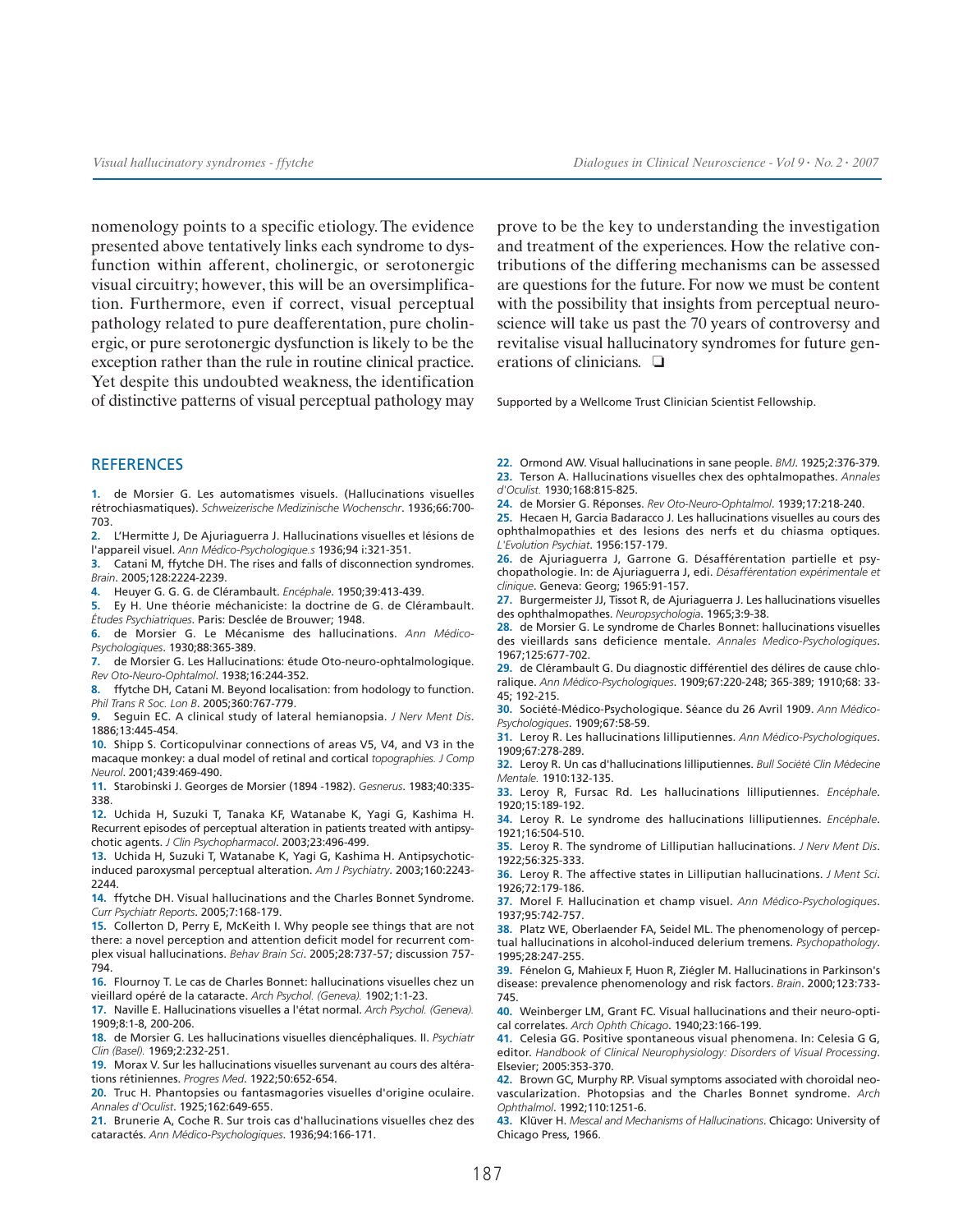# *Síndromes alucinatorios visuales: pasado, presente y futuro*

*En 1936, dos revisiones clínicas (una de De Morsier y la otra de L'Hermitte y Ajuriaguerra) formularon una aproximación a las alucinaciones visuales que se mantiene hasta el día de hoy. Alejándose de las tradiciones previas, este artículo aboga porque las alucinaciones visuales sean dignas de estudio por derecho propio, sin hacer énfasis en el significado clínico de sus contenidos visuales y tomando distancia de las ilusiones visuales. De Morsier describió un conjunto de síndromes alucinatorios visuales basados en un contexto neurológico y psiquiátrico más extenso, muchos de los cuales son hasta hoy día relevantes; sin embargo, uno de ellos –el Síndrome de Charles Bonnet- ha motivado 70 años de controversia acerca del rol del ojo. En este artículo se revisa la historia del conflicto entre los síndromes alucinatorios visuales y el ojo, junto con los avances en las neurociencias de la percepción que cuestionan las principales hipótesis de la aproximación actual. Desde una perspectiva neurobiológica surgen tres síndromes que se relacionan con disfunciones específicas de los circuitos visuales aferentes, colinérgicos y serotoninérgicos, y prometen futuros avances terapéuticos.*

**44.** Damas-Mora J, Skelton-Robinson M, Jenner FA. The Charles Bonnet Syndrome in perspective. *Psychol Med*. 1982;12:251-261.

**45.** Berrios GE, Brook P. The Charles Bonnet syndrome and the problem of visual perceptual disorders in the elderly. *Age Ageing*. 1982;11:17-23.

**46.** Berrios GE, Brook P. Visual hallucinations and sensory delusions in the elderly. *Br J Psych*. 1984;144:662-664.

**47.** Gold K, Rabins PV. Isolated visual hallucinations and the Charles Bonnet syndrome: a review of the literature and presentation of six cases. *Comprehensive Psychiatry*. 1989;30:90-98.

**48.** Menon GJ, Rahman I, Menon SJ, Dutton GN. Complex visual hallucinations in the visually impaired: the Charles Bonnet Syndrome. *Surv Ophthalmol*. 2003;48:58-72.

**49.** Chapman FM, Dickinson J, McKeith I, Ballard C. Associations among visual hallucinations, visual acuity and specific eye pathologies in Alzheimer's disease. *Am J Psychiatry*. 1999;156:1983-1985.

**50.** Lance JW. Simple formed hallucinations confined to the area of a specific visual field defect. *Brain*. 1976;99:719-734.

**51.** Paulig M, Mentrup H. Charles Bonnet's syndrome: complete remission of complex visual hallucinations treated by gabapentin. *J Neurol Neurosurg Psychiatry*. 2001;70:813-814.

**52.** Burke WJ, Roccaforte WH, Wengel SP. Treating visual hallucinations with donepezil. *Am J Psychiatry*. 1999;156:1117-1118.

**53.** Zoldan J, Friedberg G, Livneh M, Melamed E. Psychosis in advanced Parkinson's disease: treatment with ondansetron, a 5-HT3 receptor antagonist. *Neurology*. 1995;45:1305-1308.

**54.** Ranen NG, Pasternak RE, Rovner BW. Cisapride in the treatment of visual hallucinations caused by vision loss: the Charles Bonnet syndrome. *Am J Geriatr Psychiatry*. 1999;7:264-266.

### *Syndromes hallucinatoires visuels : passé, présent et futur*

*Deux études cliniques, décrites en 1936 par de Morsier et de L'Hermitte et Ajuriaguerra, ont présenté une approche des hallucinations visuelles qui perdure aujourd'hui. Rompant avec les traditions antérieures, ils défendent dans leurs articles les hallucinations visuelles comme dignes de sujet d'études, minimisant la signification clinique de leur contenu visuel et les différenciant des illusions visuelles. De Morsier a décrit un ensemble de syndromes hallucinatoires visuels rentrant dans un large cadre neurologique et psychiatrique dont la plupart demeurent pertinents actuellement ; l'un d'entre eux, le syndrome de Charles Bonnet, a fait néanmoins l'objet de controverses durant 70 ans au sujet du rôle de l'œil. L'anamnèse des syndromes hallucinatoires visuels et la discussion sur l'œil sont ici analysées à la lumière des avancées des neurosciences de la perception qui remettent en question les hypothèses centrales de notre approche actuelle. D'un point de vue neurobiologique, trois syndromes se distinguent en se rattachant à un dysfonctionnement spécifique des circuits visuels sérotoninergiques, cholinergiques et afférents ; ils sont prometteurs d'avancées thérapeutiques dans le futur.*

**55.** Haan J, Sluis P, Sluis LH, Ferrari MD. Acetazolamide treatment for migraine aura status. *Neurology* 2000;55:1588-1589.

**56.** Zeki S, ffytche DH. The Riddoch syndrome: insights into the neurobiology of conscious vision. *Brain*. 1998;121:25-45.

**57.** Moutoussis K, Zeki S. The relationship between cortical activation and perception investigated with invisible stimuli. *Proc Natl Acad Sci U S A*. 2002;99:9527-9532.

**58.** Pins D, ffytche DH. The neural correlates of conscious vision. *Cereb Cortex* 2003;13:461-474.

**59.** Block N. Two neural correlates of consciousness. *Trends Cogn Sci*. 2005;9:46-52.

**60.** ffytche DH, Howard RJ, Brammer MJ, David A, Woodruff P, Williams S. The anatomy of conscious vision: an fMRI study of visual hallucinations. *Nature Neurosci*. 1998;1:738-742.

**61.** Adachi N, Watanabe T, Matsuda H, Onuma T. Hyperperfusion in the lateral temporal cortex, the striatum and the thalamus during complex visual hallucinations: single photon emission computed tomography findings in patients with Charles Bonnet syndrome. *Psychiatry Clin Neurosci*. 2000;54:157-62.

**62.** ffytche DH, Howard RJ. The perceptual consequences of visual loss: positive pathologies of vision. *Brain*. 1999;122:1247-1260.

**63.** Zeki S, Watson JDG, Frackowiak RSJ. Going beyond the information given: the relation of illusory visual motion to brain activity. *Proc R Soc Lon B*. 1993;252:215-222.

**64.** ffytche DH, Zeki S. Brain activity related to the perception of illusory contours. *Neuroimage*. 1996;3:104-108.

**65.** Heo K, Cho YJ, Lee SK, Park SA, Kim KS, Lee BI. Single-photon emission computed tomography in a patient with ictal metamorphopsia. *Seizure*. 2004;13:250-253.